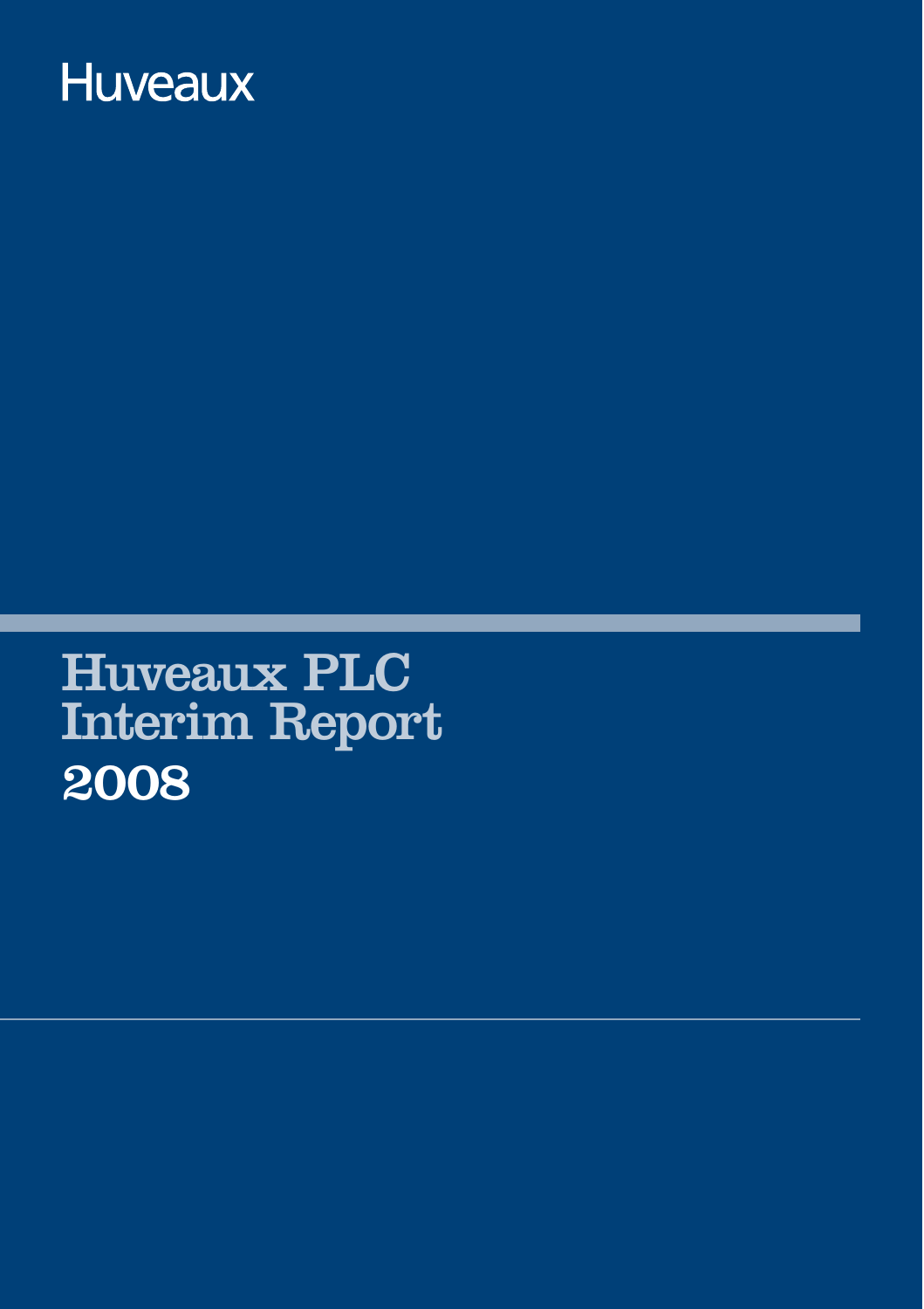Our purpose is to drive personal and professional improvement through all media which enables our customers to know more and perform better. We provide essential and intelligent information, learning and training to both the public and private sectors.

Huveaux now operates through two market-facing divisions, Political and Education, and in the seven years since our formation we have established ourselves as the leading provider of political information, public affairs and policy communications in the UK and EU; and study aids and revision guides in the UK.

The Group currently employs 260 people and operates at the forefront of its selected growth markets in the UK, Belgium and France.

### **Contents**

- **01** Interim Financial and Operating Highlights 2008
- **02** Operating and Financial Review
- **05** Consolidated Income Statement
- **06** Consolidated Balance Sheet
- **07** Consolidated Statement of Cash Flows
- **08** Notes to the Accounts
- **13** Schedule A
- **15** Shareholder Information
- **16** Directors, Secretary and Advisors
- **17** Corporate Directory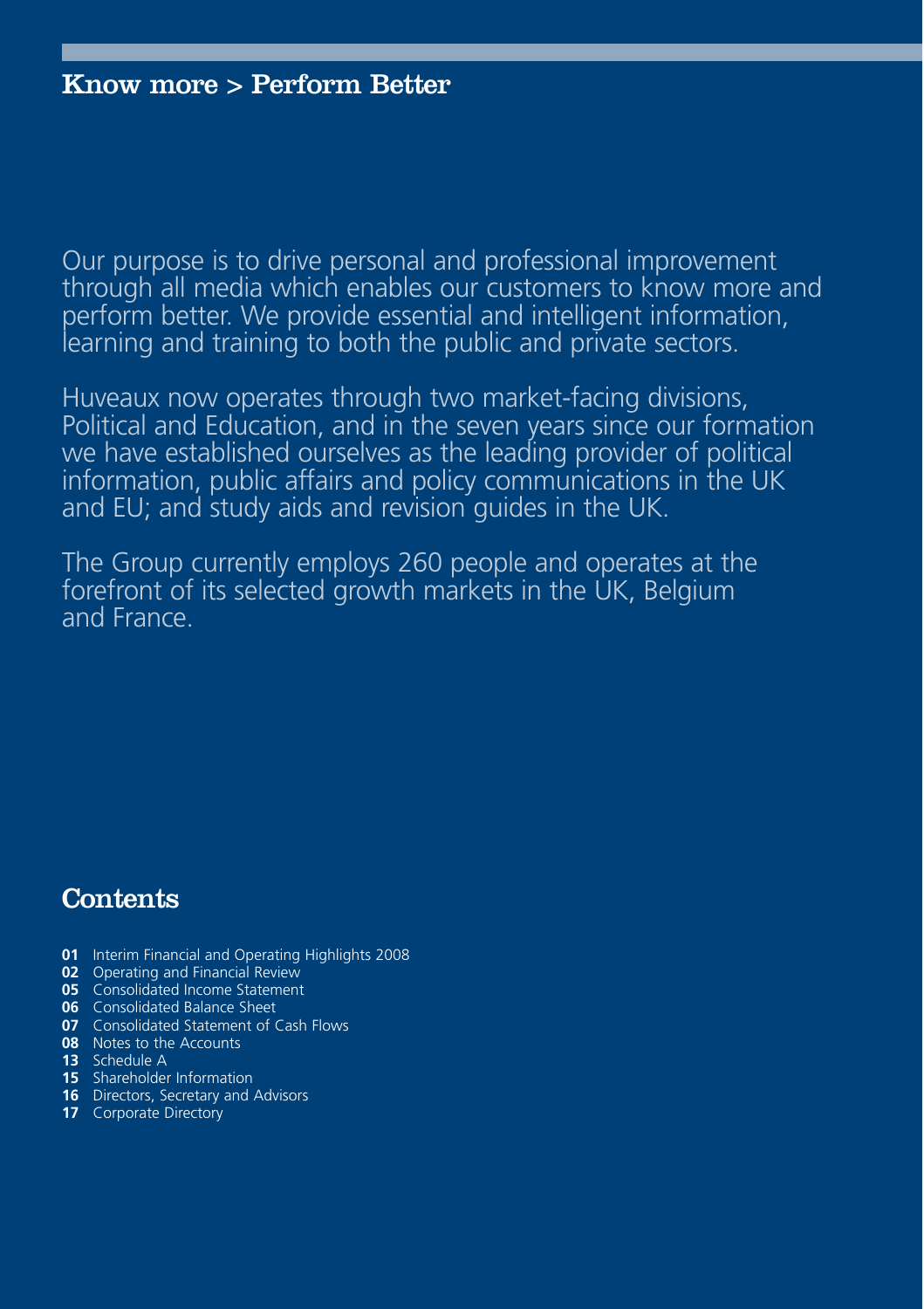### Interim Financial and Operating Highlights 2008

- Revenue at **£21.7 million** (2007: £21.7 million)
- Revenue from retained business **up 7%** to £13.3 million\*
- EBITDA **up 87%** at £1.8 million (2007: £1.0 million)\*\*
- EBITDA from retained business of **£1.1 million** (2007: £0.5 million)
- Normalised Profit before tax of **£0.9 million** (2007: £0.1 million)\*\*\*
- Loss before tax of **£0.9 million** (2007: £1.5 million)
- Normalised Earnings per share of **0.39 pence** (2007: 0.02 pence)\*\*\*
- Net debt reduced to **£8.5 million**
- **Strong organic growth** in revenue in Political Division
- **Successful launch** of *Civil Service Live*
- **Investment in Education Division** in anticipation of curriculum change
- **Successful disposals** of non-core operations in line with strategic goals
- **Strong balance sheet** with gearing now appropriate for the ongoing business
- Recovery underway with **strong cost control**

|                                          | Six months to<br>30 June 2008<br><b>Unaudited</b><br>£'000 | Six months to<br>30 June 2007<br>Unaudited<br>f'000 |
|------------------------------------------|------------------------------------------------------------|-----------------------------------------------------|
| Total revenue                            | 21,675                                                     | 21,663                                              |
| Revenue from retained business           | 13,294                                                     | 12,453                                              |
| EBITDA**                                 | 1.799                                                      | 963                                                 |
| <b>EBITDA</b> from retained business     | 1.148                                                      | 483                                                 |
| Normalised profit before tax***          | 865                                                        | 58                                                  |
| Loss before tax                          | (907)                                                      | (1, 547)                                            |
| Normalised earnings per share (basic)*** | 0.39 <sub>p</sub>                                          | 0.02p                                               |
| Loss per share (basic)                   | (3.01p)                                                    | (0.75p)                                             |

### Summary of Results

\* Retained business is excluding the sold French Healthcare and *Epic* businesses. The results of *Epic* are included in continuing business for statutory purposes

\*\* EBITDA is calculated as earnings before interest, tax, depreciation, amortisation of intangible assets acquired through business combinations, and non trading items

\*\*\* Normalised profit is stated before amortisation of intangible assets acquired through business combinations, and non trading items and related tax. The Group believes that these measures provide additional guidance to the statutory measures of performance of the business. These measures are not defined under adopted IFRS and therefore may not be directly comparable with other companies' adjusted profit measures.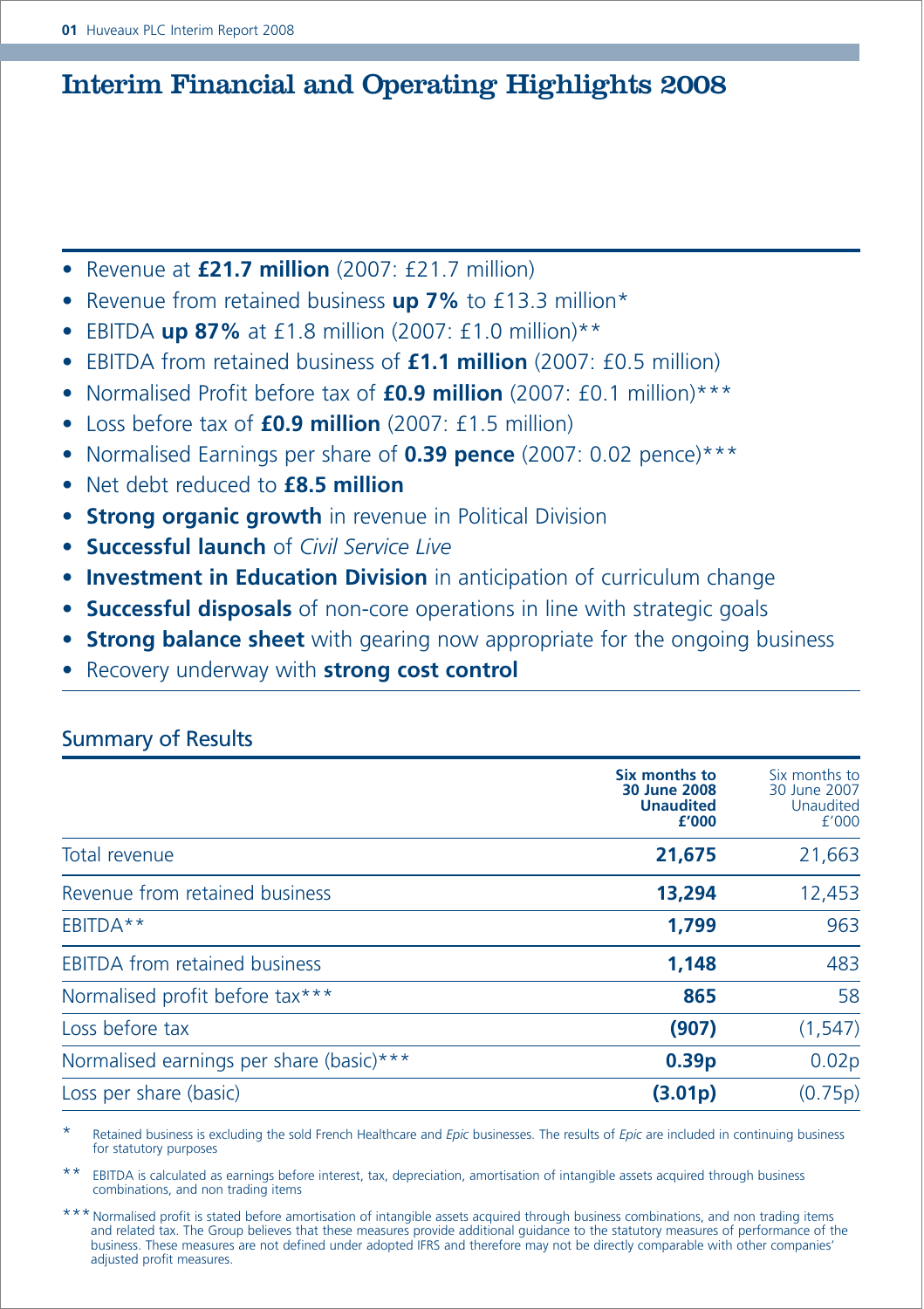### Operating and Financial Review

### **Summary**

Our first half performance has demonstrated our ability to deliver against a number of key strategic objectives. The results show that the Group is well on the way to its predicted recovery in 2008.

While the first half result is structurally smaller than the second, the operating results show significant organic growth within the Political Division. Having completed the disposals, the Group is less dependent on traditional advertising as a source of revenue and has seen good growth in areas such as online information provision, face-to-face events and exhibitions.

We have divested two businesses to best realise shareholder value. The French Healthcare business significantly affected the results in 2007, and its sale reduces the trading risks of the Group. This sale, together with the disposal of *Epic,* has led to the repayment of a significant part of the Group's debt and leaves the Group with a strong balance sheet and a debt level that is appropriate for the ongoing business.

#### **Group Performance**

The first half of 2008 saw revenue of £21.7 million (2007: £21.7 million). This reflects organic growth of 7% from within the retained businesses offset by the effect of the disposal of two businesses in early June 2008. For statutory purposes only the French Healthcare business is included in "discontinued operations", while the results of *Epic* are included in continuing businesses within the Learning Division.

EBITDA increased from £1.0 million to £1.8 million in aggregate, and from £0.5 million to £1.1 million on the retained businesses. Basic loss per share was 3.01 pence (2007: 0.75 pence). Normalised earnings per share increased from 0.02 pence to 0.39 pence.

### **Operating Review**

#### **Political Division**

Revenue in the Political Division grew by 13% to £7.8 million (2007: £6.9 million) and EBITDA more than doubled to £0.9 million (2007: £0.4 million). The Political Division now includes the French political business, the *Political Knowledge* business and *Fenman* as well as *Dods* (and the comparative results have been restated accordingly).

The highlight of the first half of the year was the launch of *Civil Service Live* at the Queen Elizabeth II Conference Centre in April. More than 6,000 senior civil servants attended over the 3 days and speakers included the Prime Minister and the Cabinet Secretary. This new exhibition which showcased best practice and innovation in public sector delivery received positive reaction from the Cabinet Office, the sponsors, the exhibitors and the attendees, and plans are in hand both for regional events in early 2009, and a second edition of the main exhibition in July 2009 at Olympia. This change of venue and timing gives the opportunity for significant expansion, and lowers the risk that the event might clash with a General Election in the future.

Elsewhere within the UK political division, growth was driven through an increase in the number of sponsored face-to-face events.

The first half has seen us re-launch *The Monitor* to ensure that it maintains its place as the leading provider of information on policy change. In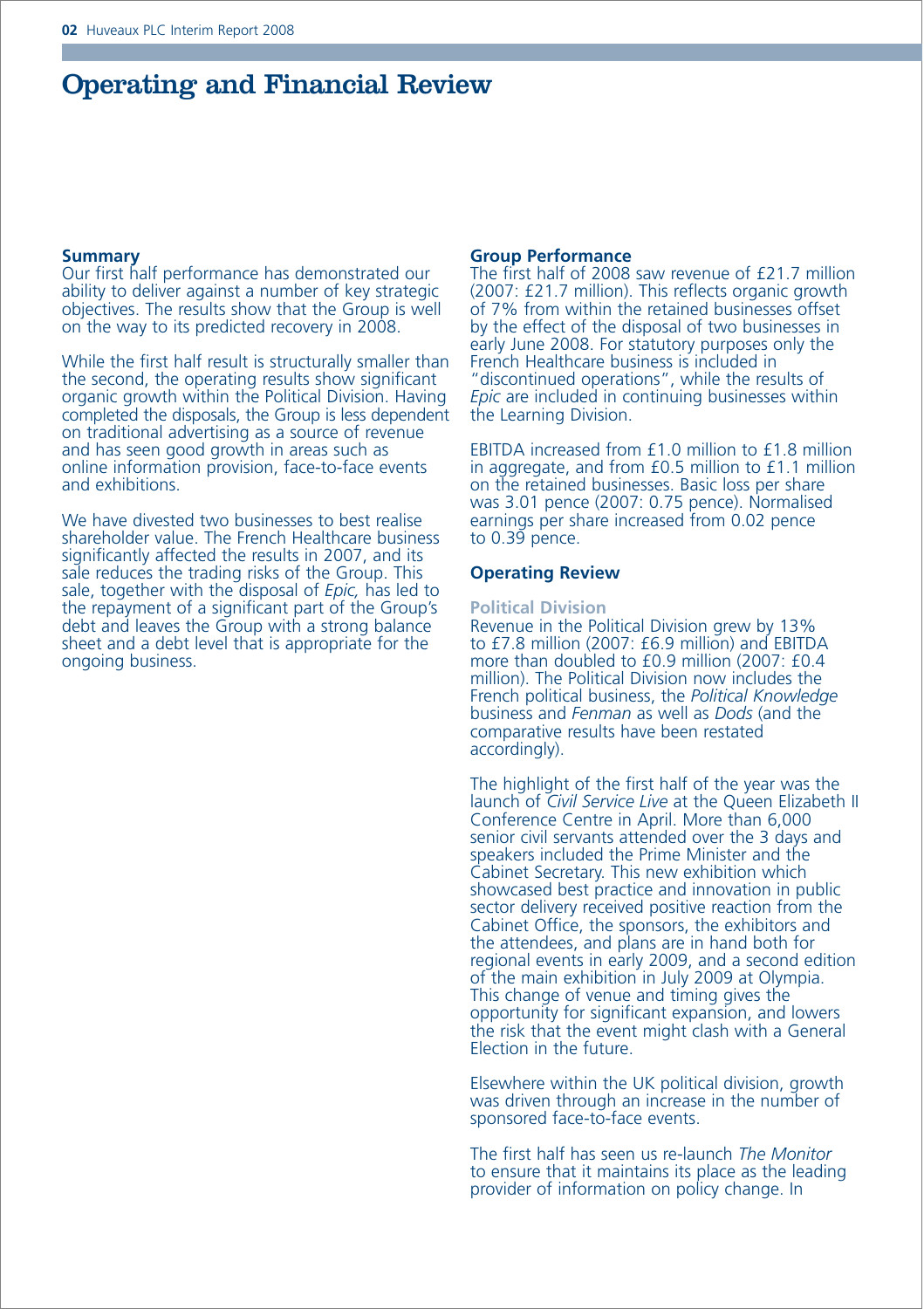addition, an independently operated readership survey reported that 68% of MP's regularly read *The House Magazine,* showing that it remains by far the most widely read weekly political magazine within its core audience.

Our European business showed revenue growth of 15% in the first half. The main drivers of this growth were the online *EU Monitoring* business which more than doubled over 2007 and regional projects advertising. Our portfolio in Brussels continues to expand its awards and events offerings, as well as showing good growth in advertising revenue.

Our French political business, *Le Trombinoscope,* saw the first half ahead of 2007. This is unlikely to be repeated in the second half as the presidential and parliamentary elections in the second half of 2007 provided a cyclical boost to revenue which will not be repeated in 2008.

Our *Political Knowledge* business, incorporating *Westminster Explained* and *Westminster Briefing,* continues to grow well. We are providing an increasing number of bespoke courses which strengthen our relationships with our customers and provide a higher level of visibility of earnings for the second half of 2008. In addition, we continue to see a healthy increase in the number of Conferences that we are running.

The rise of the Conservative Party in the polls and the more competitive political landscape has helped to strengthen forward sales into the busy party conference season. The second half of 2008 will also see an increasing number of awards and events. We are therefore confident that 2008 will show good revenue, profit and margin growth.

#### **Education Division**

The Education Division had first half revenues of £5.5 million (2007: £5.5 million) and EBITDA of £0.9 million (2007: £0.9 million).

In the UK (excluding Scotland), 2008 is seeing large scale changes to the secondary curriculum. In the first half of 2008, this market was down by 5% as schools delayed ordering whilst evaluating new KS3 and A-level materials, with a knock-on effect on GCSE materials as the overall departmental budget requirements were evaluated.

This shortfall in the schools sales was offset by growth in sales to trade outlets. This growth reflects our good relations and increased business with WH Smith and Borders. We also had increased business with the non-traditional accounts such as the major supermarket chains, and by adding Argos to our customer list for the first time.

In Scotland, school sales were also down, reflecting Scottish local authorities' budget shortfalls, and the absence of the one-off extra funding for schools which was given ahead of the elections in the same period in 2007. As in the remainder of the UK, this schools shortfall was more than made up by an increase in trade sales.

While the trade sales are at a lower margin than school sales, the overall margin has been maintained due to the effects of the cost reduction programme put in place in 2007. In addition, a large amount of work has been undertaken to ensure that production costs are kept in check.

The impending curriculum changes have resulted in the need for significant investment in publications. This has led to 68 new titles released in the first half of the year (of which 8 were purely digital products) and a further 131 new titles scheduled to be published in the second half (11 purely digital).

Our digital development programme continued to gather pace, and included the launch of product specifically for iPods in early 2008. Online sales of books (both through our own and third party websites) have increased significantly and plans are well advanced to launch additional digital products with third party partners.

These investments reinforce Huveaux's position as the leading publisher in the UK revision market. The second half of 2008, with the new curriculum and a new academic year, remains core to delivering a good result for the full year.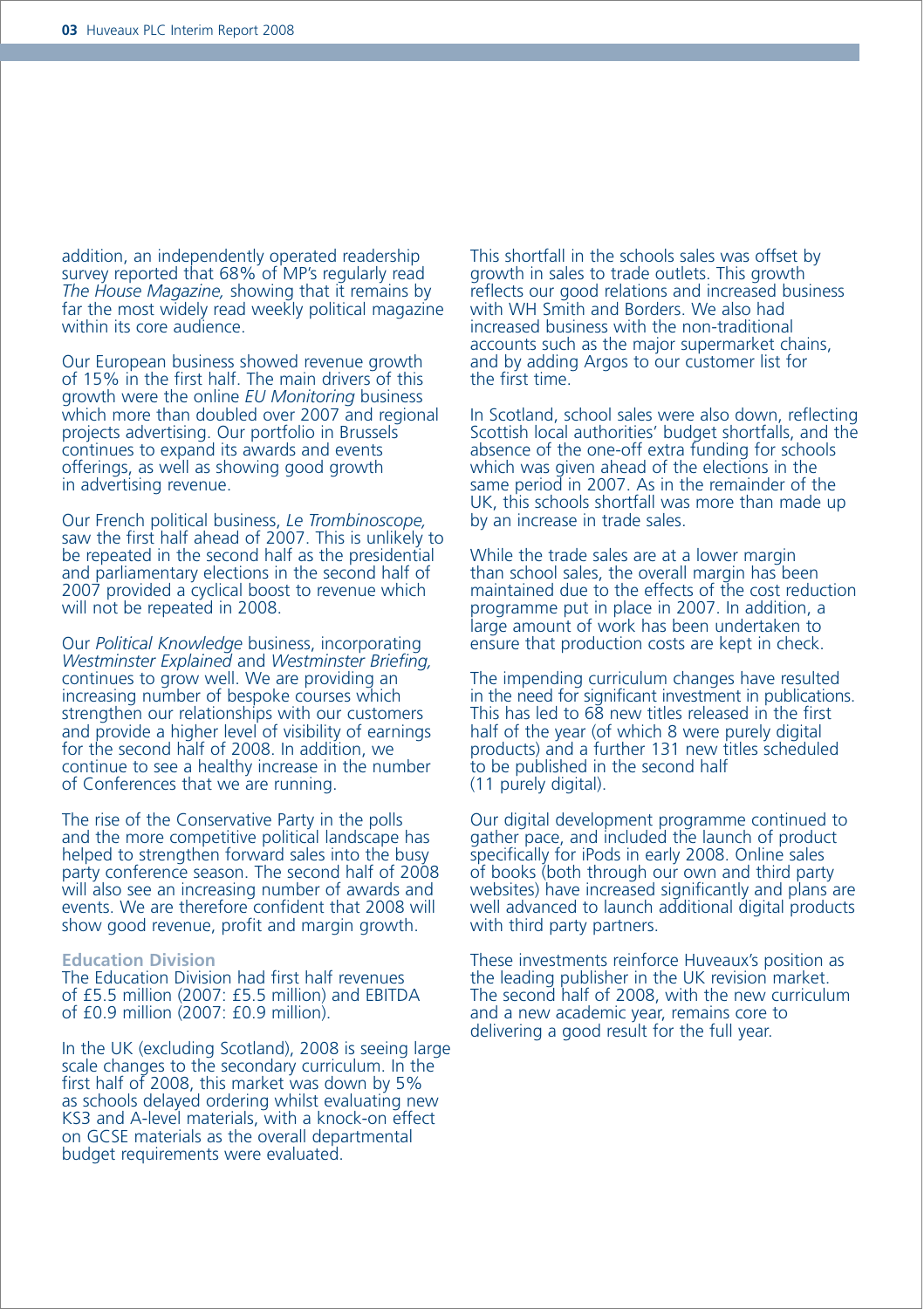### Operating and Financial Review continued

#### **Financial Review**

Net debt at 30 June 2008 amounted to £8.5 million. This represents a significant reduction from £18.7 million at 31 December 2007. The major movements are due to the full repayment of the Group's euro loan (€12.75 million at 31 December 2007) together with £1.1 million paid against the residual sterling loans.

During the first half we generated £2.4 million of operating cash flows. The level of gearing for the Group, with net debt at approximately twice runrate EBITDA, provides a robust financial position going forward.

The two businesses disposed of during the period gave rise to a net loss after tax of £4.0 million. The French Healthcare business was sold to local management, backed by a French Private Equity house, for a consideration of €8.25 million and *Epic* was sold to a private investor for £4.75 million. In both cases all of the consideration was received in cash on completion and was set off against the Group's debt.

The cost improvement plans were established and implemented during 2007. Within the head office, significant costs have been removed, resulting in a 19% reduction in such costs over the corresponding period in 2007.

#### **Outlook**

In 2008 the second half of the financial year will again be more important for Huveaux, as it coincides with the start of both the academic and parliamentary years in September and October respectively.

The outlook for Huveaux in the second half of 2008 is encouraging across much of the Group. The political market remains solid, and the new products, especially in our expanding events businesses, continue to perform well and the Division is expected to produce good growth in the full year. The Education Division is performing strongly; however the full effect of curriculum change and the changed mix between trade sales and school sales will only fully emerge in the second half of the year.

Following the disposal of the French Healthcare business and *Epic* during the first half of the year, the Board remains focussed on delivering shareholder value through organically generated growth in revenues together with an emphasis on increasing margins across the business. Our retained businesses enjoy established leading positions in their respective niche markets; we have preserved a coherent spread of business activities following completion of the disposals; and there are encouraging signs of recovery across the portfolio.

While the Board is mindful of the difficult economic climate, we remain cautiously optimistic as regards to the full year outcome.

### **Gerry Murray**

Group Chief Executive

23 July 2008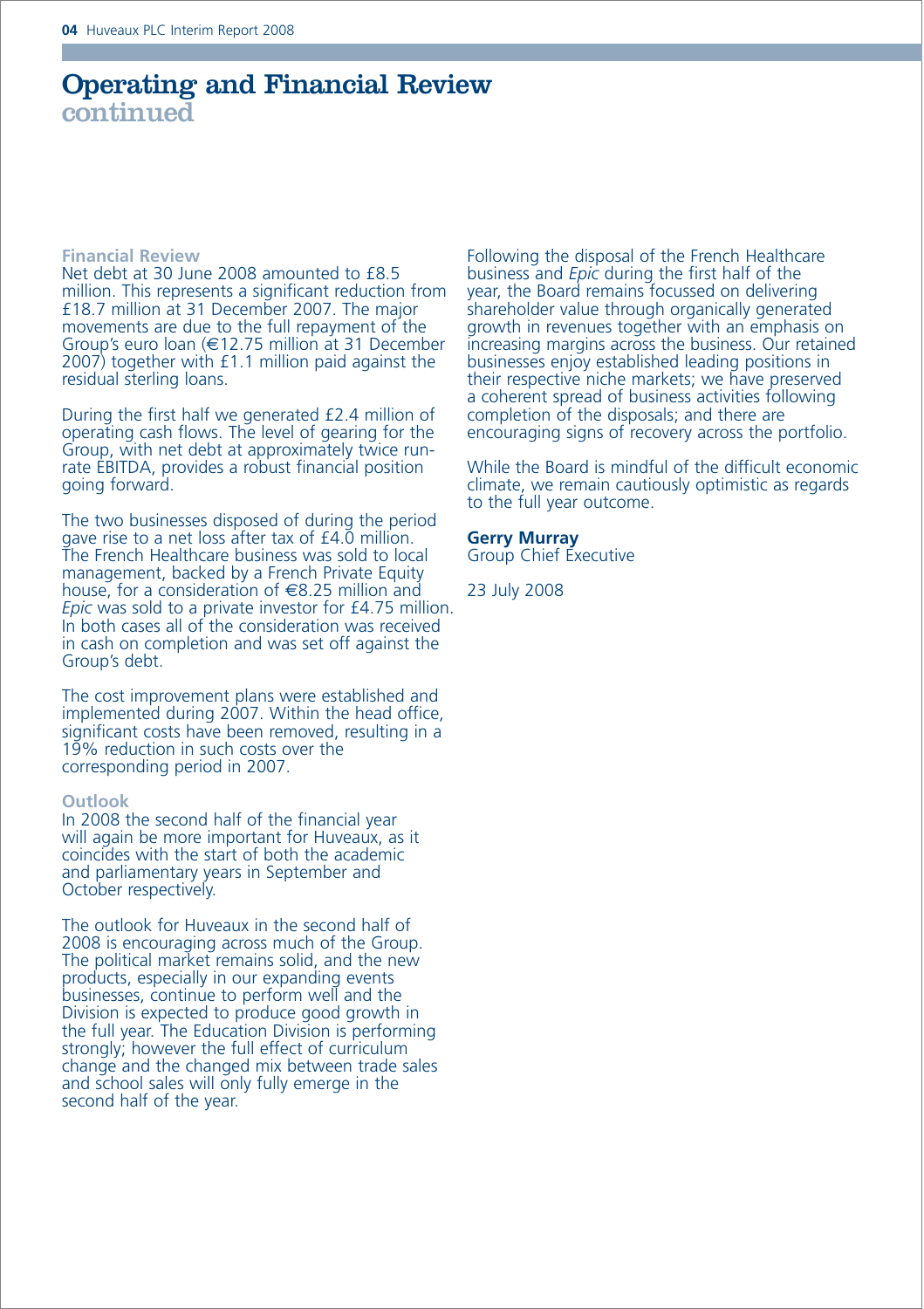### Consolidated Income Statement

|                                                                                                                                                                                                         | <b>Note</b> | For the six<br>months ended<br>30 June<br>2008<br><b>Unaudited</b><br>£'000 | For the six<br>months ended<br>30 June<br>2007<br>Unaudited and<br>Restated*<br>f'000 | For the year<br>ended<br>31 December<br>2007<br>Audited and<br>Restated*<br>£'000 |
|---------------------------------------------------------------------------------------------------------------------------------------------------------------------------------------------------------|-------------|-----------------------------------------------------------------------------|---------------------------------------------------------------------------------------|-----------------------------------------------------------------------------------|
| <b>Revenue</b><br>Cost of sales                                                                                                                                                                         | 3           | 16,111<br>(9,615)                                                           | 15,542<br>(9,741)                                                                     | 34,197<br>(19, 512)                                                               |
| <b>Gross profit</b>                                                                                                                                                                                     |             | 6,496                                                                       | 5,801                                                                                 | 14,685                                                                            |
| <b>Administrative expenses:</b><br>Non-trading items<br>Loss on disposal of investments<br>Amortisation of intangible assets acquired through<br>business combinations<br>Other administrative expenses |             | (170)<br>(1, 465)<br>(5,405)                                                | (1, 416)<br>(5, 525)                                                                  | (1,032)<br>(2,969)<br>(10, 659)                                                   |
|                                                                                                                                                                                                         |             | (7,040)                                                                     | (6,941)                                                                               | (14,660)                                                                          |
| <b>Operating (loss)/profit</b>                                                                                                                                                                          |             | (544)                                                                       | (1, 140)                                                                              | 25                                                                                |
| Financing income<br><b>Financing costs</b>                                                                                                                                                              |             | 62<br>(425)                                                                 | 106<br>(513)                                                                          | 148<br>(1, 231)                                                                   |
| Loss before tax                                                                                                                                                                                         |             | (907)                                                                       | (1, 547)                                                                              | (1,058)                                                                           |
| Income tax credit                                                                                                                                                                                       | 4           | 656                                                                         | 391                                                                                   | 1,145                                                                             |
| (Loss)/profit after tax from continuing operations                                                                                                                                                      |             | (251)                                                                       | (1, 156)                                                                              | 87                                                                                |
| Results from discontinued operations (net of tax)                                                                                                                                                       | 8           | (4,330)                                                                     | 9                                                                                     | 275                                                                               |
| (Loss)/profit for the period                                                                                                                                                                            |             | (4,581)                                                                     | (1, 147)                                                                              | 362                                                                               |
| <b>Earnings per share</b><br><b>Basic</b><br><b>Diluted</b>                                                                                                                                             | 5<br>5      | (3.01p)<br>(3.00 <sub>p</sub> )                                             | (0.75 p)<br>(0.75 p)                                                                  | 0.24 p<br>$0.24$ p                                                                |

\*restated to exclude discontinued operations (see note 8).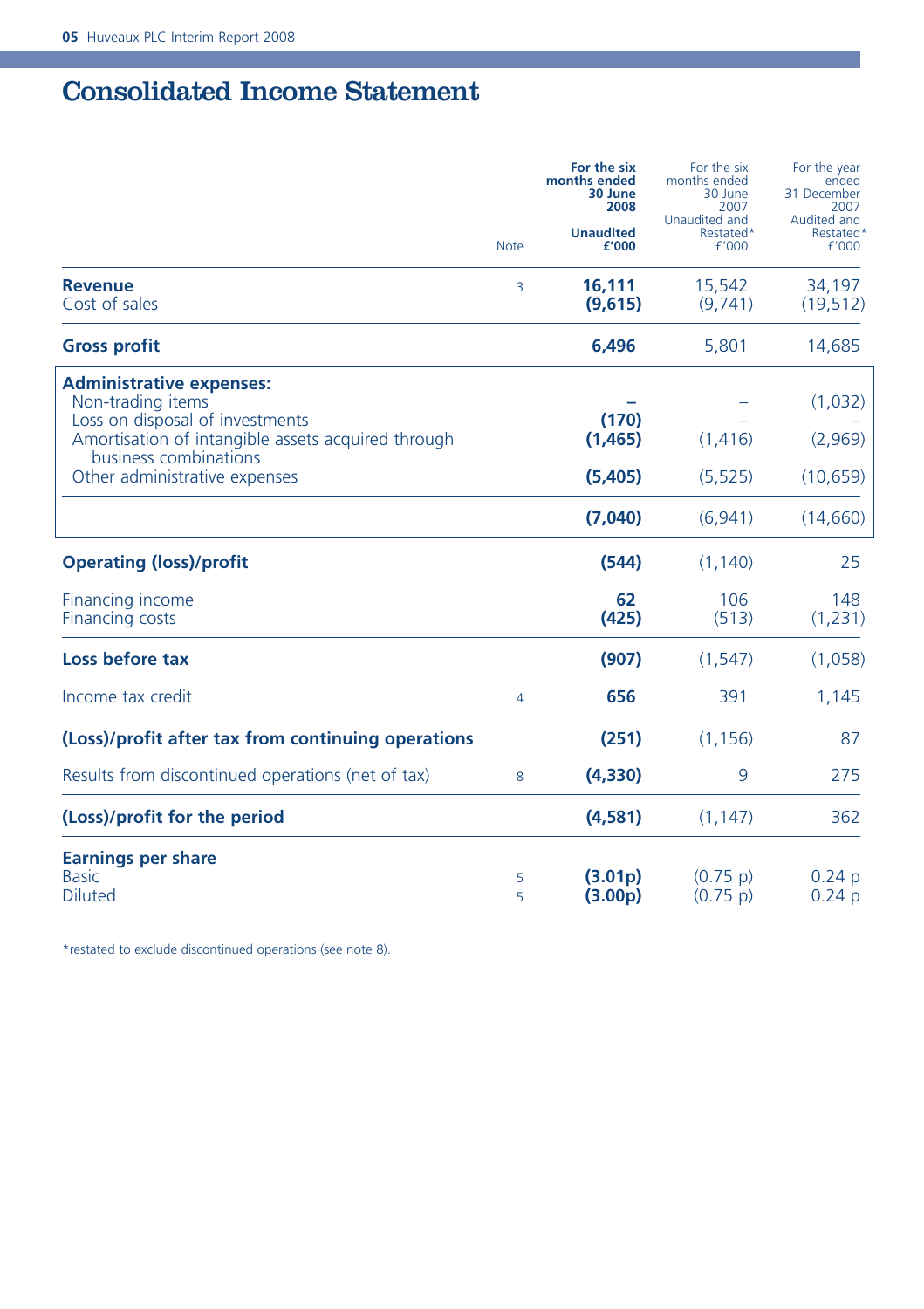Г

### Consolidated Balance Sheet

|                                                                                                                                            |                     | As at<br>30 June<br>2008                   | As at<br>30 June<br>2007                | As at<br>31 December<br>2007           |
|--------------------------------------------------------------------------------------------------------------------------------------------|---------------------|--------------------------------------------|-----------------------------------------|----------------------------------------|
|                                                                                                                                            | <b>Note</b>         | <b>Unaudited</b><br>£'000                  | Unaudited and<br>Restated*<br>f'000     | Audited<br>£'000                       |
| Goodwill<br>Intangible assets<br>Property, plant and equipment                                                                             | 6<br>$\overline{7}$ | 23,324<br>31,892<br>420                    | 28,046<br>43,083<br>1,125               | 28,651<br>42,325<br>887                |
| <b>Non-current assets</b>                                                                                                                  |                     | 55,636                                     | 72,254                                  | 71,863                                 |
| Inventories<br>Trade and other receivables<br>Derivative financial instruments<br>Cash and cash equivalents<br>Income tax receivable       |                     | 2,448<br>4,776<br>50<br>1,678              | 3,657<br>10,571<br>140<br>2,925         | 3,181<br>12,175<br>117<br>1,994<br>163 |
| <b>Current assets</b>                                                                                                                      |                     | 8,952                                      | 17,293                                  | 17,630                                 |
| Interest bearing loans and borrowings<br>Income tax payable<br><b>Provisions</b><br>Trade and other payables                               |                     | (2, 130)<br>(15)<br>(50)<br>(7,670)        | (3,391)<br>(163)<br>(86)<br>(14, 835)   | (3,788)<br>(709)<br>(14, 703)          |
| <b>Current liabilities</b>                                                                                                                 |                     | (9,865)                                    | (18, 475)                               | (19,200)                               |
| <b>Net current liabilities</b>                                                                                                             |                     | (913)                                      | (1, 182)                                | (1,570)                                |
| Total assets less current liabilities                                                                                                      |                     | 54,723                                     | 71,072                                  | 70,293                                 |
| Interest bearing loans and borrowings<br><b>Employee benefits</b><br>Deferred tax liability                                                |                     | (8,075)<br>(5, 326)                        | (18, 022)<br>(156)<br>(7, 768)          | (16, 877)<br>(141)<br>(7, 390)         |
| <b>Non-current liabilities</b>                                                                                                             |                     | (13, 401)                                  | (25, 946)                               | (24, 408)                              |
| <b>Net assets</b>                                                                                                                          |                     | 41,322                                     | 45,126                                  | 45,885                                 |
| <b>Capital and reserves</b><br><b>Issued capital</b><br>Share premium<br>Other reserves<br>Retained (loss)/earnings<br>Translation reserve |                     | 15,200<br>30,816<br>409<br>(5, 100)<br>(3) | 15,200<br>30,816<br>409<br>(1,301)<br>2 | 15,200<br>30,816<br>409<br>25<br>(565) |
| <b>Equity shareholders' funds</b>                                                                                                          | 9                   | 41,322                                     | 45,126                                  | 45,885                                 |

\*restated to exclude discontinued operations (see note 8).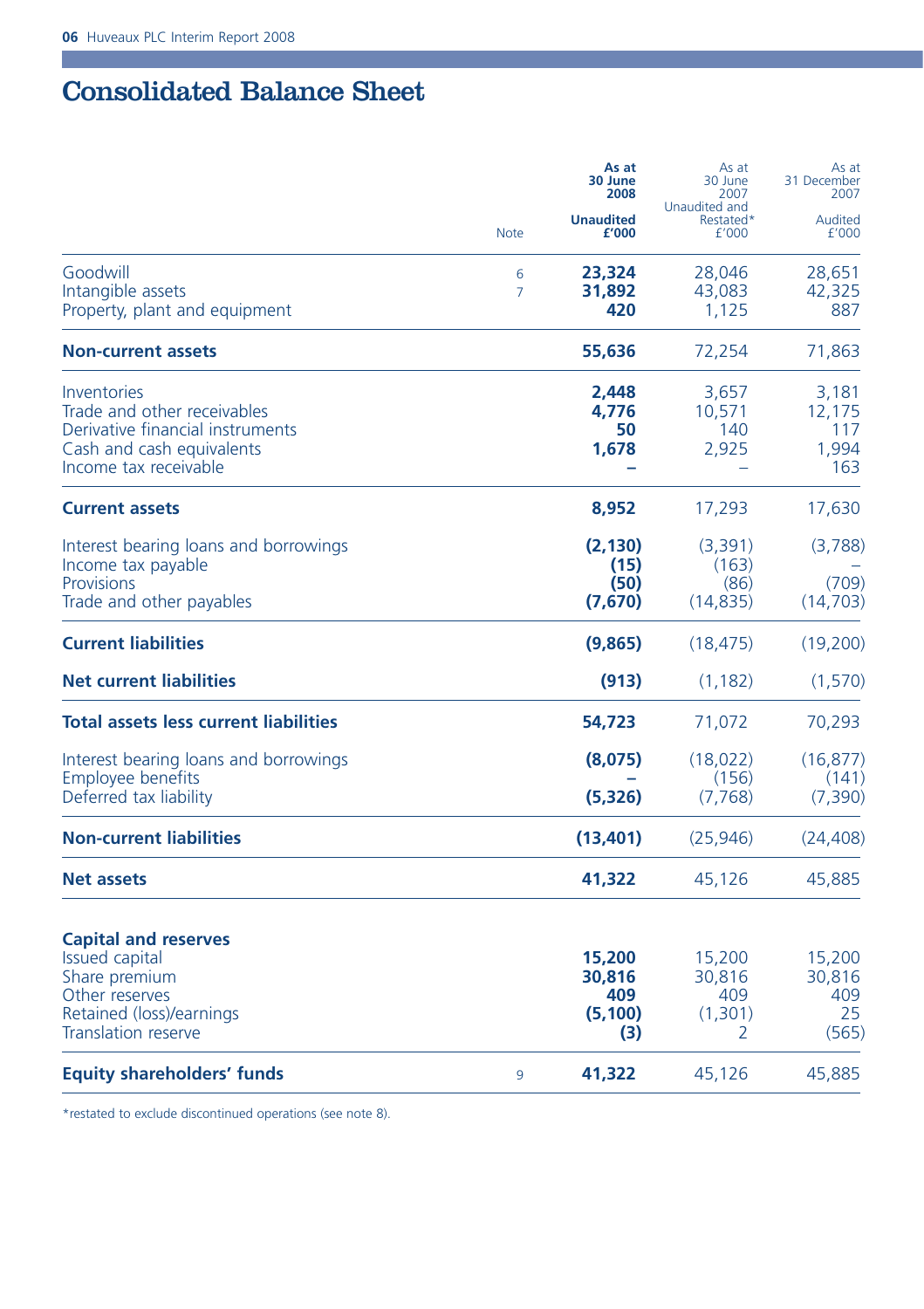### Consolidated Statement of Cash Flows

|                                                                                                                                                                                                                                                                                                                                                                                       | <b>Note</b> | For the six<br>months ended<br>30 June<br>2008<br><b>Unaudited</b><br>£'000 | For the six<br>months ended<br>30 June<br>2007<br>Unaudited and<br>Restated*<br>f'000 | For the year<br>ended<br>31 December<br>2007<br>Audited and<br>Restated*<br>£'000 |
|---------------------------------------------------------------------------------------------------------------------------------------------------------------------------------------------------------------------------------------------------------------------------------------------------------------------------------------------------------------------------------------|-------------|-----------------------------------------------------------------------------|---------------------------------------------------------------------------------------|-----------------------------------------------------------------------------------|
| Cash flows from operating activities                                                                                                                                                                                                                                                                                                                                                  |             |                                                                             |                                                                                       |                                                                                   |
| (Loss)/profit for the period<br>Depreciation of property, plant and equipment<br>Amortisation of intangible assets acquired through business                                                                                                                                                                                                                                          |             | (4,581)<br>161                                                              | (1, 147)<br>140                                                                       | 362<br>300                                                                        |
| combinations<br>Amortisation of other intangible assets<br>Discontinued operations                                                                                                                                                                                                                                                                                                    |             | 1.465<br>586<br>4,330                                                       | 1,416<br>267<br>(9)                                                                   | 2.969<br>828<br>(275)                                                             |
| Loss on sale of subsidiary<br>Profit on disposal of assets held for sale<br>Movements on defined benefit scheme                                                                                                                                                                                                                                                                       |             | 170                                                                         | (67)                                                                                  | (64)<br>18                                                                        |
| Share based payments charges<br>Net finance costs<br>Income tax expense<br>Cash flow relating to restructuring provisions                                                                                                                                                                                                                                                             |             | 75<br>363<br>(701)<br>(660)                                                 | 114<br>407<br>(391)<br>39                                                             | 105<br>1.083<br>(1, 146)<br>(434)                                                 |
| Operating cash flows before movements in working capital                                                                                                                                                                                                                                                                                                                              |             | 1,208                                                                       | 769                                                                                   | 3,746                                                                             |
| Change in inventories<br>Change in receivables<br>Change in payables                                                                                                                                                                                                                                                                                                                  |             | (422)<br>616<br>240                                                         | (573)<br>3.229<br>(578)                                                               | (76)<br>1.363<br>1,516                                                            |
| Cash generated by operations                                                                                                                                                                                                                                                                                                                                                          |             | 1,642                                                                       | 2,847                                                                                 | 6,549                                                                             |
| Income tax paid                                                                                                                                                                                                                                                                                                                                                                       |             | (26)                                                                        | (280)                                                                                 | (417)                                                                             |
| Net cash from operating activities                                                                                                                                                                                                                                                                                                                                                    |             | 1,616                                                                       | 2,567                                                                                 | 6,132                                                                             |
| Cash flows from investing activities<br>Interest and similar income received<br>Proceeds from sale of property, plant and equipment<br>Proceeds from sale of assets held for sale<br>Net deferred consideration paid<br>Proceeds from sale of subsidiary<br>Cash divested with sale of subsidiary<br>Acquisition of property, plant and equipment<br>Acquisition of publishing rights |             | 61<br>$\equiv$<br>4,750<br>(68)<br>(120)                                    | 106<br>23<br>252<br>(100)<br>(292)<br>(164)                                           | 129<br>19<br>252<br>(140)<br>(256)<br>(183)                                       |
| Acquisition of other intangible assets                                                                                                                                                                                                                                                                                                                                                |             | (586)                                                                       | (232)                                                                                 | (1,697)                                                                           |
| Net cash used in investing activities                                                                                                                                                                                                                                                                                                                                                 |             | 4,037                                                                       | (407)                                                                                 | (1,876)                                                                           |
| Cash flows from financing activities<br>Interest and similar expenses paid<br>Repayment of borrowings<br>Dividends paid                                                                                                                                                                                                                                                               |             | (764)<br>(10, 460)                                                          | (294)<br>(1, 569)<br>(1,839)                                                          | (1,460)<br>(3, 186)<br>(1,839)                                                    |
| Net cash used in financing activities                                                                                                                                                                                                                                                                                                                                                 |             | (11,224)                                                                    | (3,702)                                                                               | (6,485)                                                                           |
| Net decrease in cash and cash equivalents in continuing<br>operations<br>Opening cash and cash equivalents<br>Effect of exchange rate fluctuations on cash held                                                                                                                                                                                                                       |             | (5,571)<br>1,477<br>(629)                                                   | (1, 542)<br>3,685<br>11                                                               | (2,229)<br>3,685<br>21                                                            |
| Closing cash and cash equivalents in continuing operations                                                                                                                                                                                                                                                                                                                            |             | (4,723)                                                                     | 2,154                                                                                 | 1,477                                                                             |
| Cash flows from discontinued operations<br>Net cash increase/(decrease) from operating activities<br>Net cash used in investing activities<br>Net cash used in financing activities                                                                                                                                                                                                   |             | 573<br>5.303<br>(1)                                                         | (140)<br>298<br>(2)                                                                   | (559)<br>417<br>(18)                                                              |
| Net increase/(decrease) in cash and cash equivalents<br>Opening cash and cash equivalents<br>Effect of exchange rate fluctuations on cash held                                                                                                                                                                                                                                        |             | 5,875<br>517<br>9                                                           | 156<br>622<br>(7)                                                                     | (160)<br>622<br>55                                                                |
| Closing cash and cash equivalents in discontinued operations                                                                                                                                                                                                                                                                                                                          |             | 6,401                                                                       | 771                                                                                   | 517                                                                               |
| Total cash and cash equivalents in the Group                                                                                                                                                                                                                                                                                                                                          | 10          | 1,678                                                                       | 2,925                                                                                 | 1,994                                                                             |

\*restated to exclude discontinued operations (see note 8). The restatement of the cash flow statement for the year ended 31 December for discontinued cash flows has not been audited.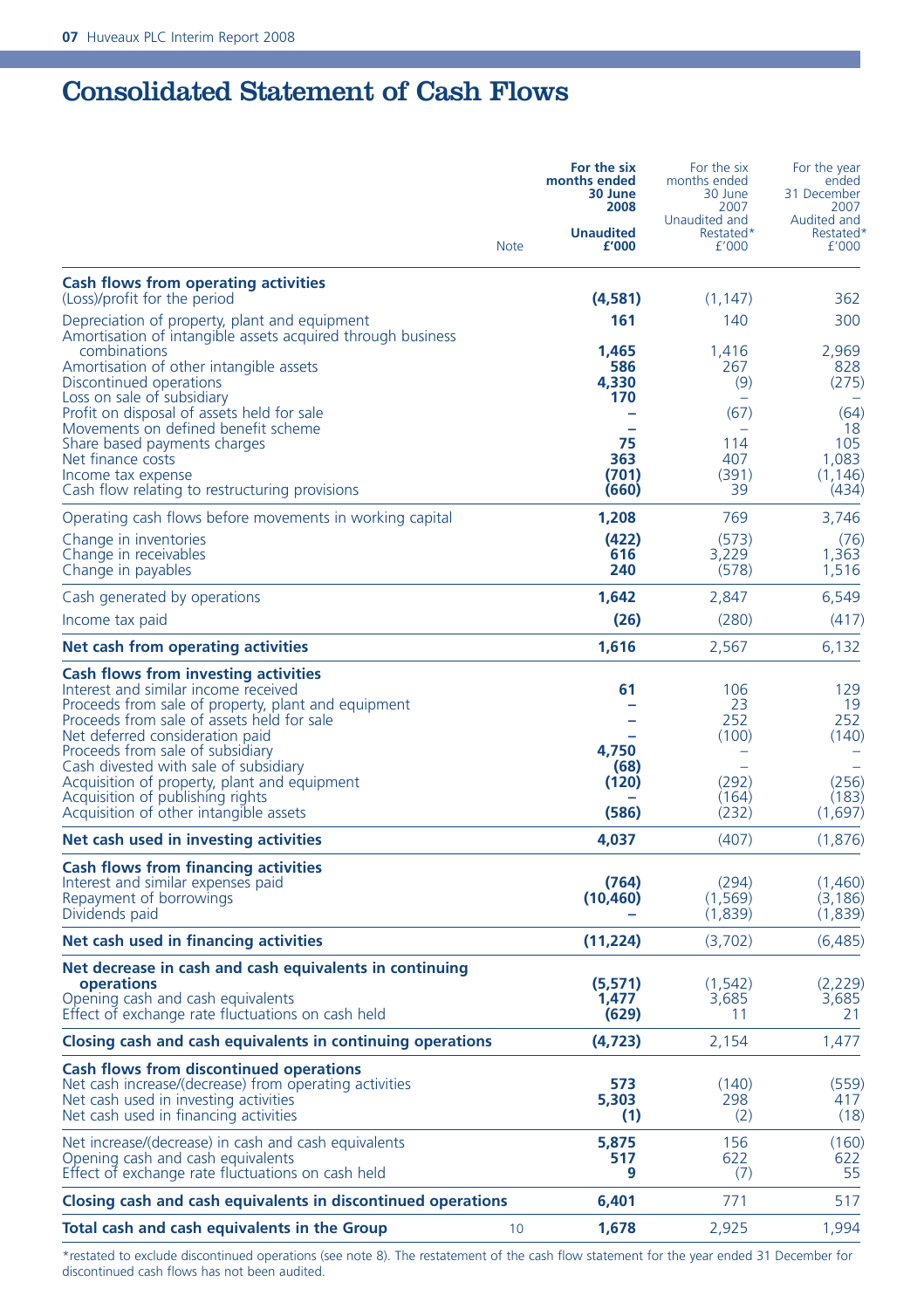### Notes to the Accounts

### **1 Statement of Accounting Policies**

These accounts comply with relevant accounting standards and have been prepared on a consistent basis using the accounting policies set out in the Annual Report & Accounts 2007.

### **Discontinued operations**

A discontinued operation is a component of the Group's business that represents a separate major line of business or geographical area of operations that has been disposed of or that meets the criteria to be classified as held for sale. Discontinued operations are presented in the income statement (including the comparative period) analysing the post-tax profit or loss of the discontinued operation.

#### **2 Nature of information**

The interim accounts for the six months ended 30 June 2008 and the comparative figures for the six months ended 30 June 2007 are not audited by the Company's auditors. The financial statements for the twelve months ended 31 December 2007 have been reported on by the Company's auditors and delivered to the Registrar of Companies. The report of the auditors on such accounts was unqualified and did not contain any statement under Sections 237(2) or 237(3) of the Companies Act 1985.

### **3 Segmental information**

Segmental information is presented in respect of the Group's business and geographical segments. The primary format, business segments, is based on the Group's management and internal reporting structure. The secondary segment represents geographical destination of turnover.

The Learning Division was previously reported as one business segment. This has been restated to show the retained Learning businesses within the Political Division to best reflect the internal reporting structure. The Learning Division as restated comprises only the results from the *Epic* business, which was sold in June 2008.

The French Political business, which was previously reported within the Healthcare Division, is now included within the Political Division.

|                                                            | <b>Six months ended</b> Six months ended<br>30 June<br>2008<br><b>Unaudited</b><br>£'000 | 30 June<br>2007<br>Unaudited<br>f'000 | Year ended<br>31 December<br>2007<br>Unaudited<br>£'000 |
|------------------------------------------------------------|------------------------------------------------------------------------------------------|---------------------------------------|---------------------------------------------------------|
| <b>Revenue (primary segment)</b>                           |                                                                                          |                                       |                                                         |
| Political<br>Political<br>Learning                         | 5,530<br>2,268                                                                           | 4,782<br>2,143                        | 11,753<br>4,256                                         |
|                                                            | 7,798                                                                                    | 6,925                                 | 16,009                                                  |
| Learning<br>Education<br>Eliminations                      | 2,817<br>5,496                                                                           | 3,089<br>5,528                        | 6,288<br>12,060<br>(160)                                |
| Revenue from continuing operations                         | 16,111                                                                                   | 15,542                                | 34,197                                                  |
| Healthcare (discontinued)                                  | 5,564                                                                                    | 6,121                                 | 11,872                                                  |
| <b>Total revenue</b>                                       | 21,675                                                                                   | 21,663                                | 46,069                                                  |
| <b>Revenue (secondary segment)</b>                         |                                                                                          |                                       |                                                         |
| United Kingdom<br>Continental Europe and rest of the world | 14,711<br>6.964                                                                          | 14,243<br>7,420                       | 30,164<br>15,905                                        |
|                                                            | 21,675                                                                                   | 21,663                                | 46,069                                                  |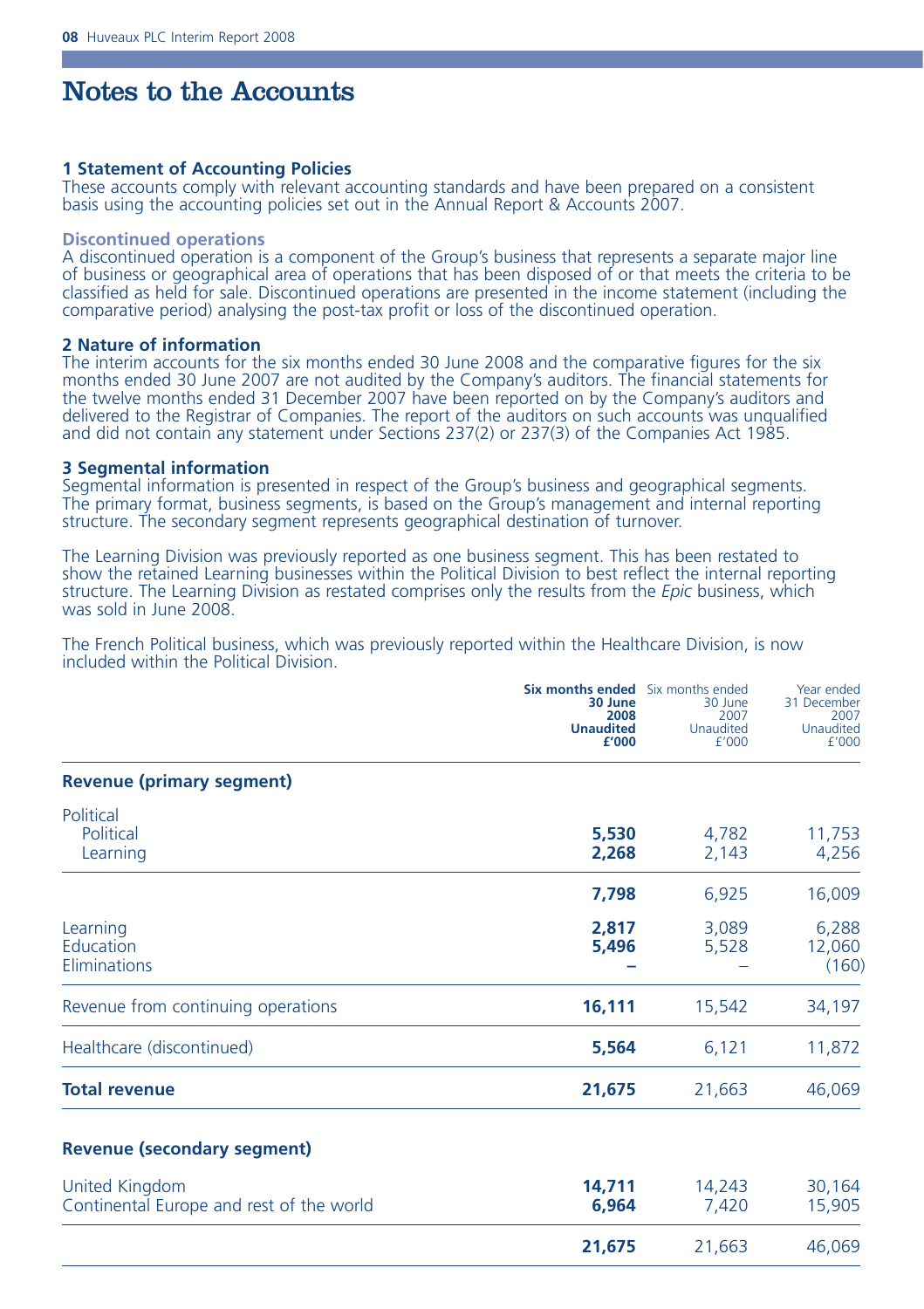### **3 Segmental information (continued)**

|                                                  | <b>Six months ended</b> Six months ended<br>30 June<br>2008<br><b>Unaudited</b><br>£'000 | 30 June<br>2007<br>Unaudited<br>f'000 | Year ended<br>31 December<br>2007<br>Unaudited<br>£'000 |
|--------------------------------------------------|------------------------------------------------------------------------------------------|---------------------------------------|---------------------------------------------------------|
| <b>EBITDA from operations (primary segment)*</b> |                                                                                          |                                       |                                                         |
| Political<br>Political<br>Learning               | 550<br>353                                                                               | 171<br>201                            | 2,244<br>580                                            |
|                                                  | 903                                                                                      | 372                                   | 2,824                                                   |
| Learning<br>Education<br><b>Head Office</b>      | 249<br>887<br>(642)                                                                      | 8<br>904<br>(793)                     | 218<br>2,933<br>(1, 473)                                |
| EBITDA from continuing operations                | 1,397                                                                                    | 491                                   | 4,502                                                   |
| Healthcare (discontinued)                        | 402                                                                                      | 472                                   | 1,299                                                   |
| <b>Total EBITDA</b>                              | 1,799                                                                                    | 963                                   | 5,801                                                   |

\*EBITDA is defined by the Directors as being earnings before interest, tax, depreciation, amortisation of intangible assets acquired through business combinations, and non-trading items.

A reconciliation between EBITDA and operating profit is shown in Schedule A.

#### **4 Taxation**

The taxation charge for the six months ended 30 June 2008 is based on the expected annual tax rate. It includes a tax credit of £587,000 relating to the sale of intangible assets acquired with the *Epic* business in 2005.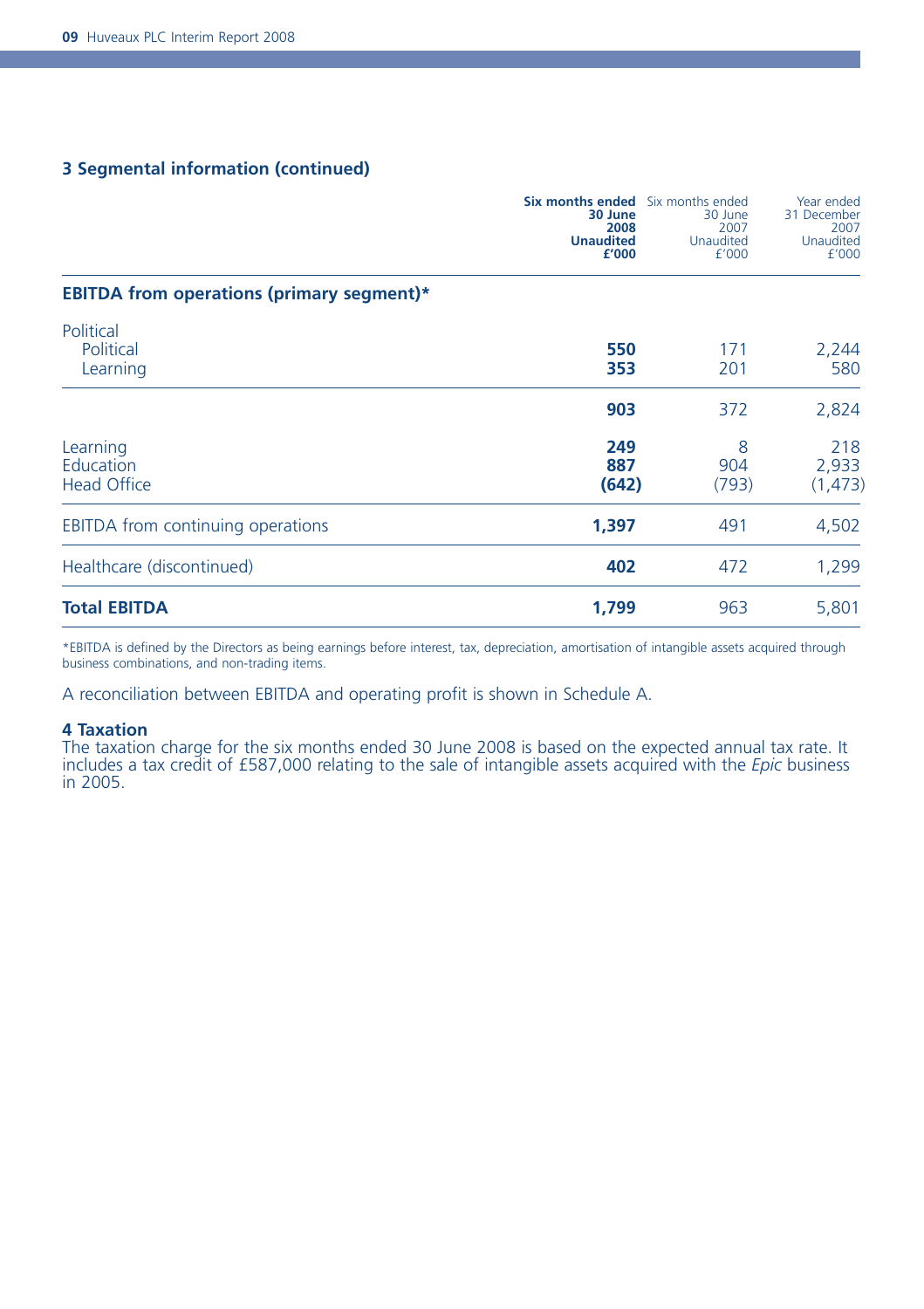a sa kacamatan ing Kabupatèn Kabupatèn Ing

### Notes to the Accounts continued

### **5 Earnings per Share Six months ended** Six months ended Six months ended

m.

|                                                                                                                                                                                                | <b>Six months ended</b> Six months ended<br>30 June<br>2008<br><b>Unaudited</b><br>£'000 | 30 June<br>2007<br>Unaudited<br>f'000                 | Year ended<br>31 December<br>2007<br>Audited<br>f'000 |
|------------------------------------------------------------------------------------------------------------------------------------------------------------------------------------------------|------------------------------------------------------------------------------------------|-------------------------------------------------------|-------------------------------------------------------|
| (Loss)/profit attributable to shareholders                                                                                                                                                     | (4,581)                                                                                  | (1, 147)                                              | 362                                                   |
| Add: loss on sale of operations<br>Add: non-trading items<br>Add: amortisation of intangible assets acquired through                                                                           | 6,582                                                                                    |                                                       | 931                                                   |
| business combinations<br>Less: tax thereon                                                                                                                                                     | 1.603<br>(3.005)                                                                         | 1,583<br>(403)                                        | 3,304<br>(1,838)                                      |
| Adjusted profit attributable to shareholders                                                                                                                                                   | 599                                                                                      | 33                                                    | 2,759                                                 |
|                                                                                                                                                                                                | <b>Shares</b>                                                                            | <b>Shares</b>                                         | <b>Shares</b>                                         |
| Weighted average number of shares<br>In issue during the year $-$ basic<br>Dilutive potential ordinary shares                                                                                  | 586,820                                                                                  | <b>151,998,453</b> 151,998,453 151,998,453<br>950,981 | 634,341                                               |
| <b>Diluted</b>                                                                                                                                                                                 |                                                                                          | 152,585,273 152,949,434 152,632,794                   |                                                       |
| Earnings per share – basic (pence)<br>Earnings per share – diluted (pence)<br>Normalised earnings per share before non-trading items<br>and amortisation of intangible assets acquired through | (3.01)<br>(3.00)                                                                         | (0.75)<br>(0.75)                                      | 0.24<br>0.24                                          |
| business combinations (pence)                                                                                                                                                                  | 0.39                                                                                     | 0.02                                                  | 1.82                                                  |
| <b>6 Goodwill</b>                                                                                                                                                                              | <b>Six months ended</b> Six months ended<br>30 June<br>2008<br><b>Unaudited</b><br>£'000 | 30 June<br>2007<br>Unaudited<br>f'000                 | Year ended<br>31 December<br>2007<br>Audited<br>£'000 |
| <b>Cost &amp; Net book value</b>                                                                                                                                                               |                                                                                          |                                                       |                                                       |
| Opening balance<br>Revisions to fair values of assets and liabilities on                                                                                                                       | 28,651                                                                                   | 28,165                                                | 28,165                                                |
| acquisitions made in the prior year<br><b>Disposals</b>                                                                                                                                        | 7<br>(5, 334)                                                                            | 98<br>(217)                                           | 584<br>(98)                                           |
| Closing balance                                                                                                                                                                                | 23,324                                                                                   | 28,046                                                | 28,651                                                |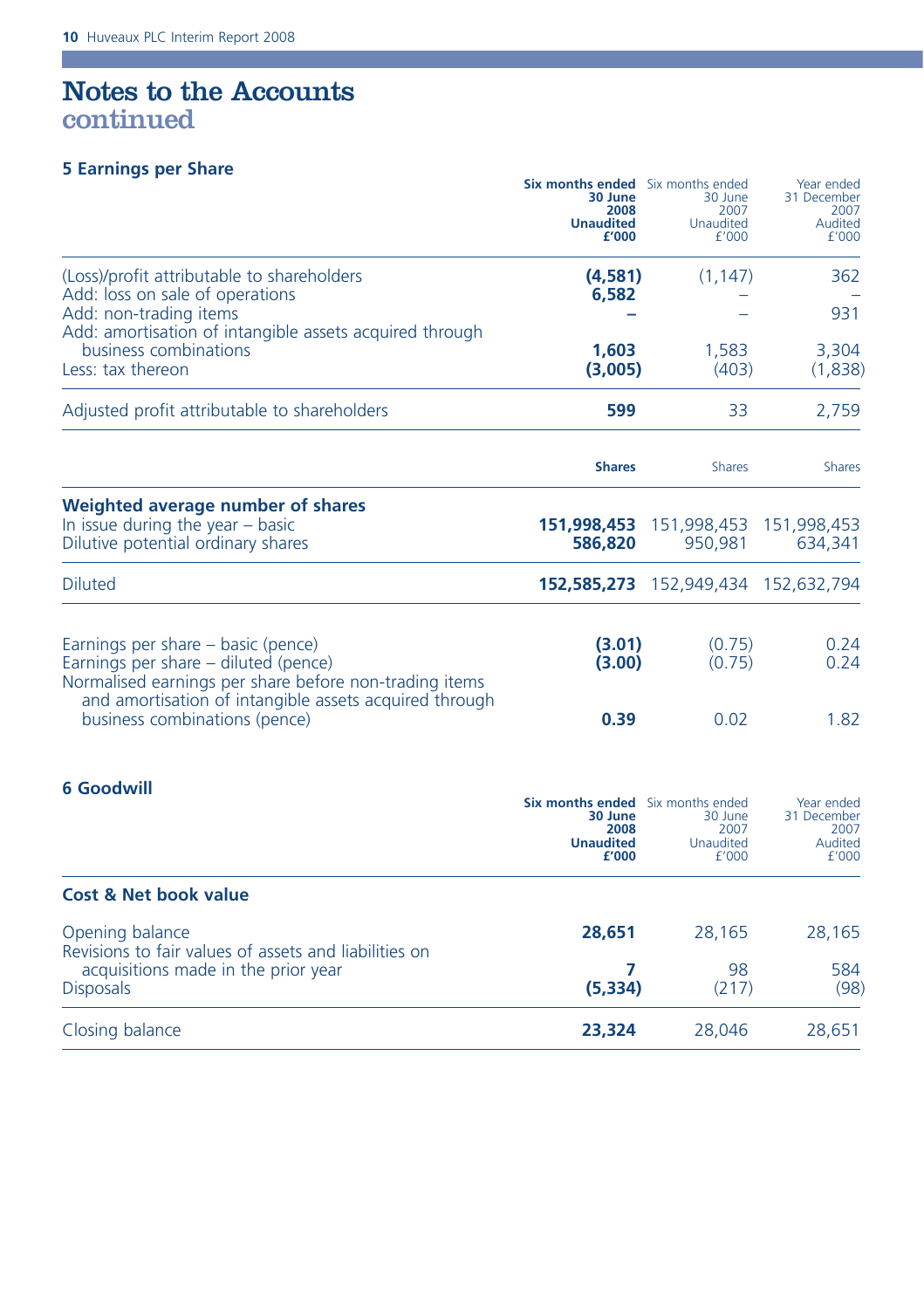### **7 Intangible fixed assets**

|                                                                                           | <b>Six months ended</b> Six months ended<br>30 June<br>2008<br><b>Unaudited</b><br>£'000 | 30 June<br>2007<br>Unaudited<br>f'000 | Year ended<br>31 December<br>2007<br>Audited<br>£'000 |
|-------------------------------------------------------------------------------------------|------------------------------------------------------------------------------------------|---------------------------------------|-------------------------------------------------------|
| Assets acquired through business combinations                                             |                                                                                          |                                       |                                                       |
| Cost<br>Opening balance<br>Acquisitions through business combinations<br><b>Disposals</b> | 47,633<br>(10, 504)                                                                      | 47,927<br>164<br>(477)                | 47,927<br>183<br>(477)                                |
| Closing balance                                                                           | 37,129                                                                                   | 47,614                                | 47,633                                                |
| <b>Amortisation</b><br>Opening balance<br>Charge for the period<br><b>Disposals</b>       | 7,378<br>1,603<br>(1,980)                                                                | 4,097<br>1,583<br>(23)                | 4,097<br>3,304<br>(23)                                |
| Closing balance                                                                           | 7,001                                                                                    | 5,657                                 | 7,378                                                 |
| Net book value                                                                            |                                                                                          |                                       |                                                       |
| Opening balance                                                                           | 40,255                                                                                   | 43,830                                | 43,830                                                |
| Closing balance                                                                           | 30,128                                                                                   | 41,957                                | 40,255                                                |
| <b>Other intangible assets</b>                                                            |                                                                                          |                                       |                                                       |
| <b>Net book value</b>                                                                     |                                                                                          |                                       |                                                       |
| Opening balance                                                                           | 2,070                                                                                    | 1,058                                 | 1,058                                                 |
| Closing balance                                                                           | 1,764                                                                                    | 1,126                                 | 2,070                                                 |
| <b>Net intangible assets</b>                                                              |                                                                                          |                                       |                                                       |
| Opening balance                                                                           | 42,325                                                                                   | 44,888                                | 44,888                                                |
| Closing balance                                                                           | 31,892                                                                                   | 43,083                                | 42,325                                                |
|                                                                                           |                                                                                          |                                       |                                                       |

During the period the Group disposed of its French Healthcare business and its investment in Epic Group PLC (see note 8).

Other intangible assets comprise IT software and plate costs for revision guide materials.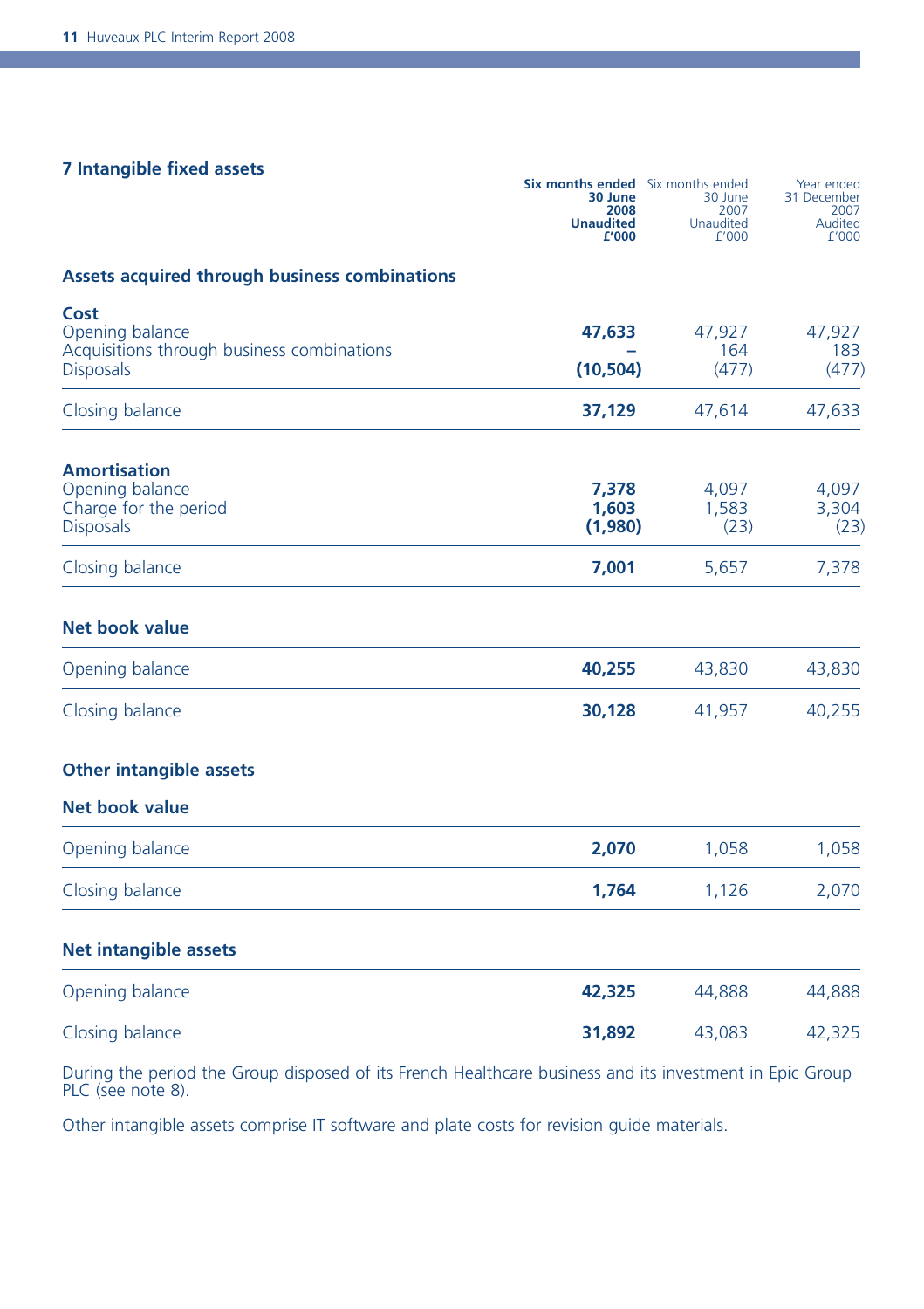### Notes to the Accounts continued

### **8 Discontinued operations**

Discontinued operations comprise the results of the French Healthcare business, which was sold on 3 June 2008. Results attributable to this business were as follows:

|                                                                                                 | <b>Six months ended</b> Six months ended<br>30 June<br>2008<br><b>Unaudited</b><br>£'000 | 30 June<br>2007<br>Unaudited<br>f'000 | Year ended<br>31 December<br>2007<br>Unaudited<br>£'000 |
|-------------------------------------------------------------------------------------------------|------------------------------------------------------------------------------------------|---------------------------------------|---------------------------------------------------------|
| Revenue<br>Cost of sales                                                                        | 5,564<br>(4,077)                                                                         | 6,121<br>(4,490)                      | 11,872<br>(8,406)                                       |
| Gross profit<br>Non-trading items<br>Amortisation of intangible assets acquired through         | 1,487                                                                                    | 1,631                                 | 3,466<br>101                                            |
| business combinations<br>Other administrative expenses                                          | (138)<br>(1, 147)                                                                        | (167)<br>(1,209)                      | (335)<br>(2,286)                                        |
| Operating profit<br>Net finance costs                                                           | 202<br>(202)                                                                             | 255<br>(233)                          | 946<br>(457)                                            |
| Profit before tax<br>Related income tax<br>Loss on sale of discontinued operations (net of tax) | 5<br>(4,335)                                                                             | 22<br>(13)                            | 489<br>(214)                                            |
| (Loss)/profit for the period                                                                    | (4,330)                                                                                  | 9                                     | 275                                                     |

The segment was not classified as held for sale at 31 December 2007 and the comparative income statement has been re-analysed to show the discontinued operations separately from the continuing operations. The cash inflow on the disposal after deducting expenses and costs relating to the sale was £6.1 million.

During the period the Group also sold its investment in Epic Group PLC. This is included within continuing operations as it did not constitute a material business segment.

### **9 Reconciliation of movements in equity shareholders' funds**

| 2 INCONNECTION OF HID FOREIGN THE CAULTY SHOPCHORUPS TURNS                                   | Total equity<br>shareholders' funds<br><b>Unaudited</b><br>f'000 |
|----------------------------------------------------------------------------------------------|------------------------------------------------------------------|
| Loss for the period<br>Share based payments charges<br>Currency translation differences      | (4,581)<br>(3)                                                   |
| Net decrease in equity shareholders' funds<br>Equity shareholders' funds at 31 December 2007 | (4, 563)<br>45,885                                               |

### **Equity shareholders' funds at 30 June 2008 41,322**

|                                                                                 | (18, 671)                        | 10.764                |                                | (620)                         | (8,527)                      |
|---------------------------------------------------------------------------------|----------------------------------|-----------------------|--------------------------------|-------------------------------|------------------------------|
| Cash at bank and in hand<br>Debt due within one year<br>Debt due after one year | 1.994<br>(3.788)<br>(16.877)     | 304<br>2.832<br>7.628 | (1,065)<br>1.065               | (620)<br>(109)<br>109         | 1.678<br>(2, 130)<br>(8,075) |
| 10 Analysis of net debt                                                         | At beginning<br>of year<br>f'000 | Cash flow<br>f'000    | Non-cash<br>movements<br>f'000 | Exchange<br>movement<br>f'000 | At end<br>of period<br>f'000 |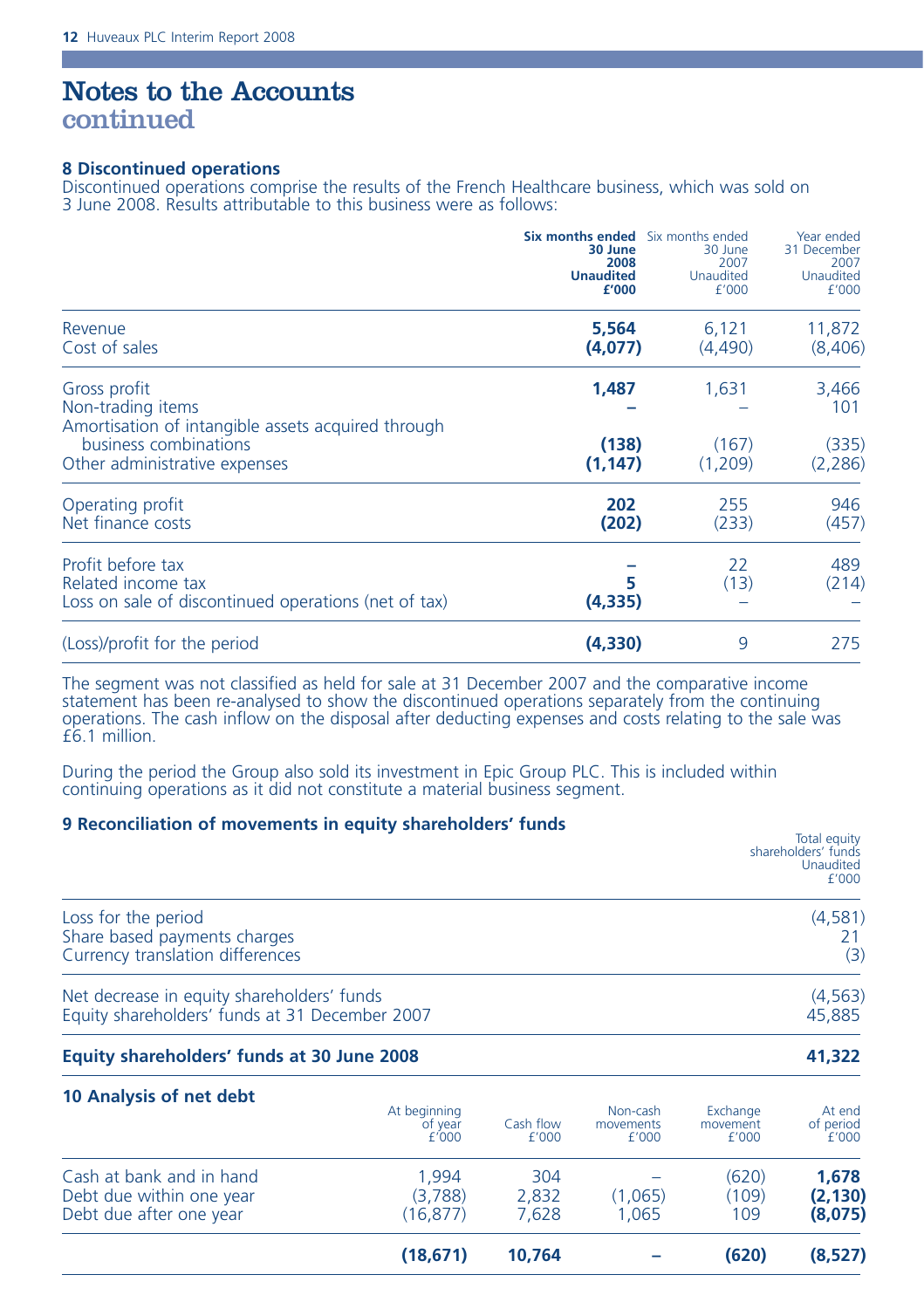### Schedule A

### **Reconciliation between operating profit and non-statutory measure**

The following tables reconcile operating profit as stated above to EBITDA, a non-statutory measure which the Directors believe is the most appropriate measure in assessing the performance of the Group. EBITDA is defined by the Directors as being earnings before interest, tax, depreciation, amortisation of assets acquired through business combinations, and non-trading items.

### Six months ended 30 June 2008

|                                   | Operating<br>profit<br>É'000 | Depreciation*<br>f'000 | Amortisation<br>of intangible<br>assets<br>£'000 | Non-trading<br>items**<br>f'000 | <b>EBITDA</b><br>£'000 |
|-----------------------------------|------------------------------|------------------------|--------------------------------------------------|---------------------------------|------------------------|
| Political                         |                              |                        |                                                  |                                 |                        |
| Political                         | (245)                        | 168                    | 627                                              |                                 | 550                    |
| Learning                          | 187                          | 12                     | 154                                              |                                 | 353                    |
|                                   | (58)                         | 180                    | 781                                              |                                 | 903                    |
| Learning                          | (162)                        | 57                     | 184                                              | 170                             | 249                    |
| Education                         | 330                          | 57                     | 500                                              |                                 | 887                    |
| <b>Head Office</b>                | (654)                        | 12                     |                                                  |                                 | (642)                  |
| Result from continuing operations | (544)                        | 306                    | 1,465                                            | 170                             | 1,397                  |
| Healthcare (discontinued)         | 202                          | 62                     | 138                                              |                                 | 402                    |
| Group total                       | (342)                        | 368                    | 1,603                                            | 170                             | 1,799                  |
|                                   |                              |                        |                                                  |                                 |                        |

| Year ended 31 December 2007       |                              |                        |                                                  |                                 |                        |
|-----------------------------------|------------------------------|------------------------|--------------------------------------------------|---------------------------------|------------------------|
|                                   | Operating<br>profit<br>É'000 | Depreciation*<br>f'000 | Amortisation<br>of intangible<br>assets<br>£'000 | Non-trading<br>items**<br>f'000 | <b>EBITDA</b><br>£'000 |
| Political                         |                              |                        |                                                  |                                 |                        |
| Political<br>Learning             | 672<br>249                   | 235<br>23              | 1,258<br>308                                     | 79                              | 2,244<br>580           |
|                                   | 921                          | 258                    | 1,566                                            | 79                              | 2,824                  |
| Learning<br>Education             | (500)                        | 114<br>84              | 400                                              | 204<br>(64)                     | 218                    |
| <b>Head Office</b>                | 1,910<br>(2,306)             | 20                     | 1,003                                            | 813                             | 2,933<br>(1, 473)      |
| Result from continuing operations | 25                           | 476                    | 2,969                                            | 1,032                           | 4,502                  |
| Healthcare (discontinued)         | 946                          | 119                    | 335                                              | (101)                           | 1,299                  |
| Group total                       | 971                          | 595                    | 3,304                                            | 931                             | 5,801                  |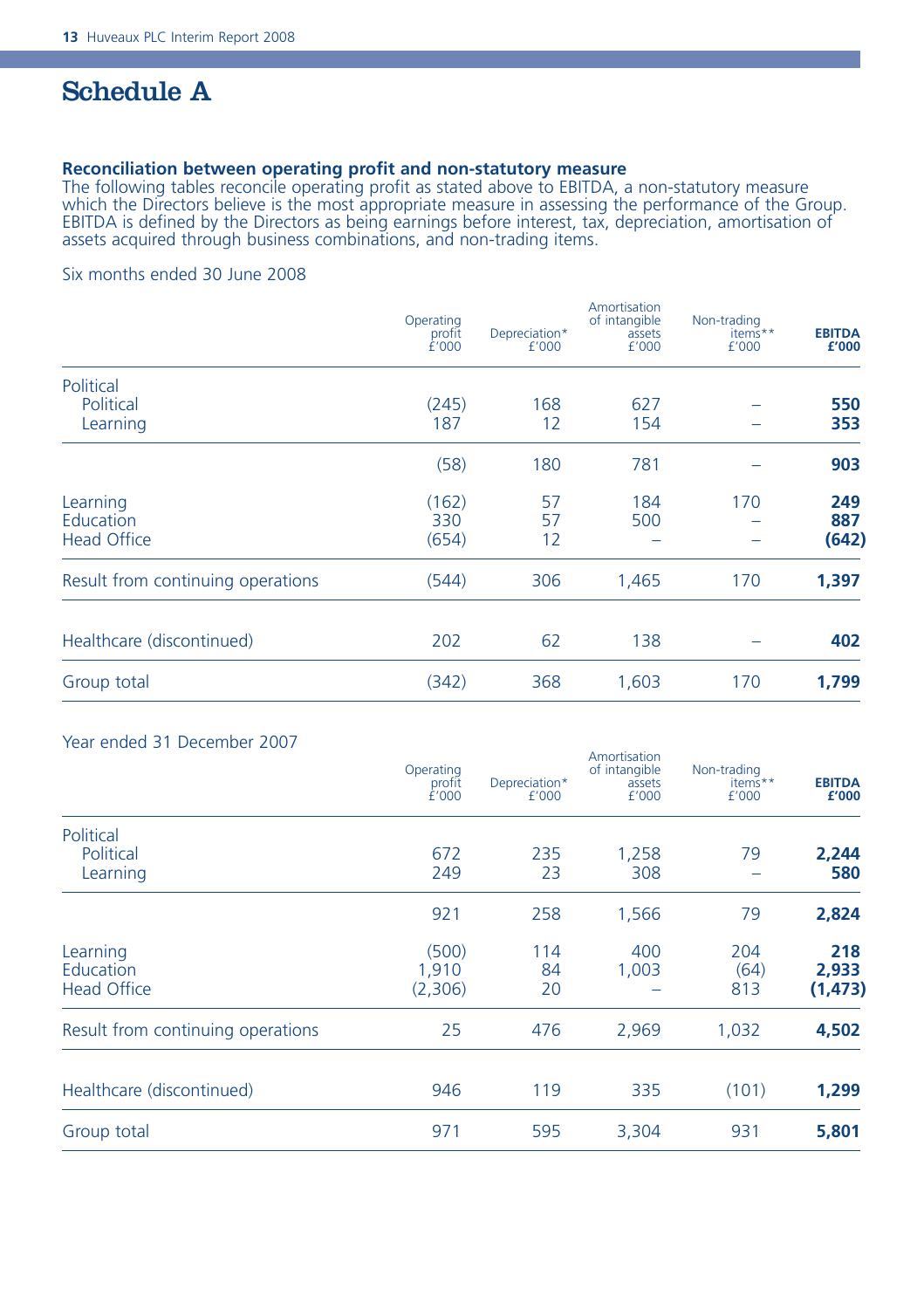### Schedule A continued

П

### Six months ended 30 June 2007

|                                   | Operating<br>profit<br>É'000 | Depreciation*<br>f'000 | Amortisation<br>of intangible<br>assets<br>f'000 | Non-trading<br>items**<br>f'000 | <b>EBITDA</b><br>£'000 |
|-----------------------------------|------------------------------|------------------------|--------------------------------------------------|---------------------------------|------------------------|
| Political                         |                              |                        |                                                  |                                 |                        |
| Political<br>Learning             | (542)<br>83                  | 106<br>11              | 607<br>107                                       |                                 | 171<br>201             |
|                                   | (459)                        | 117                    | 714                                              |                                 | 372                    |
| Learning<br>Education             | (246)<br>367                 | 54<br>35               | 200<br>502                                       |                                 | 8<br>904               |
| <b>Head Office</b>                | (802)                        | 9                      |                                                  |                                 | (793)                  |
| Result from continuing operations | (1, 140)                     | 215                    | 1,416                                            |                                 | 491                    |
| Healthcare (discontinued)         | 255                          | 50                     | 167                                              |                                 | 472                    |
| Group total                       | (885)                        | 265                    | 1,583                                            |                                 | 963                    |

\*including amortisation of software shown within intangibles.

\*\*including losses on disposal of operations.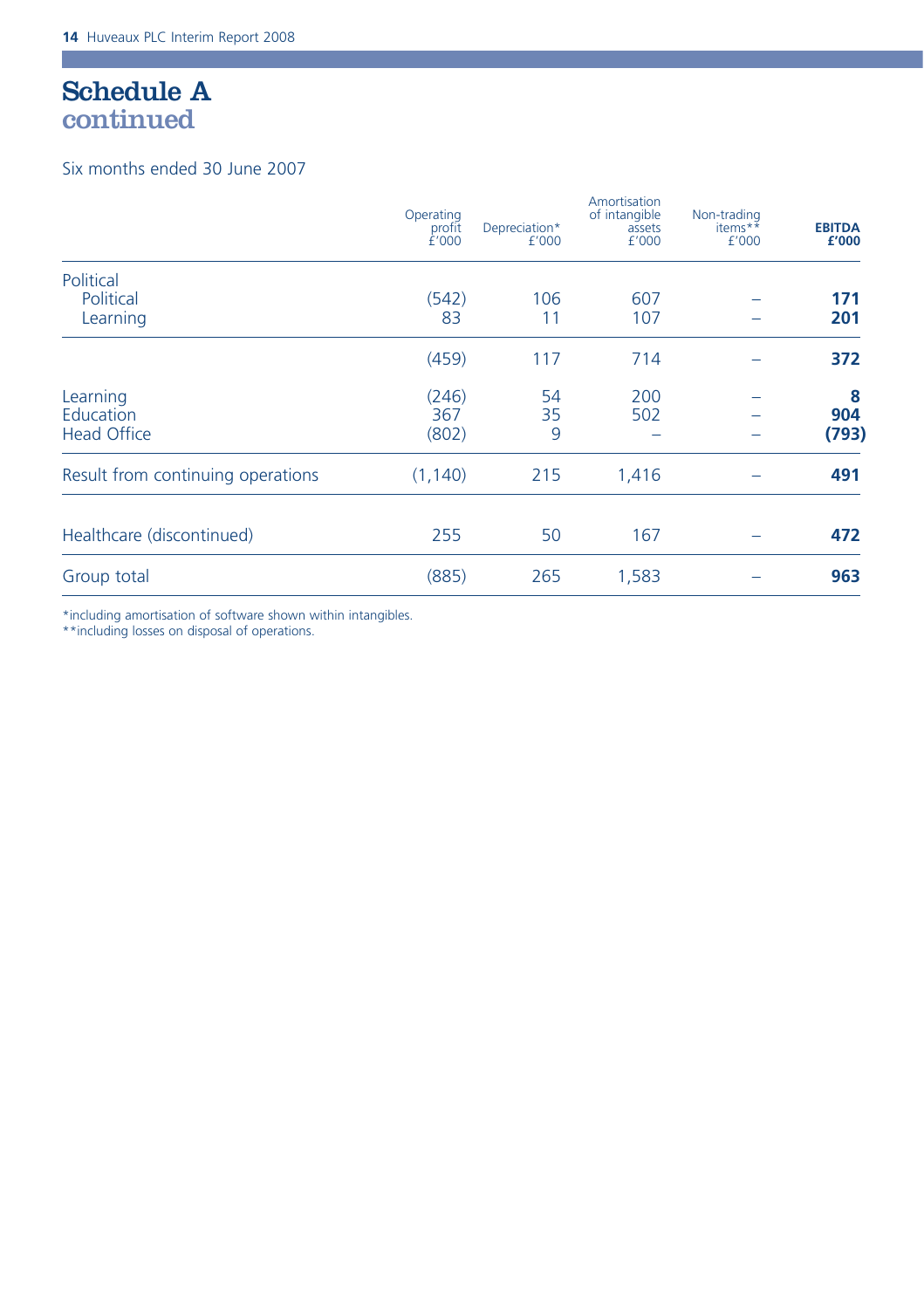### Shareholder Information

### **Company Registrar**

Equiniti (previously named Lloyds TSB Registrars) provide a range of shareholder information on-line. You can check your holding and find practical help on transferring shares and updating your personal details at www.shareview.co.uk. Equiniti may also be contacted on 0871 384 2639 (calls to this number are charged at 8p per minute from a BT landline. Other telephony providers' costs may vary), or by writing to Equiniti, Aspect House, Spencer Road, Lancing, West Sussex BN99 6DA.

#### **Share Dealing Service**

An internet and telephone share dealing service is operated by the Company's registrar, Equiniti, enabling shareholders to buy and sell Huveaux PLC Ordinary shares on the London Stock Exchange. Shareholders who are interested in using these services should visit www.shareview.co.uk or telephone +44 (0) 870 850 0852.

### **Unsolicited Mail**

The Company is required by law to make its share register available upon request to the public and organisations which may use it as a mailing list resulting in shareholders receiving unsolicited mail. Shareholders wishing to limit the receipt of such mail should write to the Mailing Preference Service, DMA House, 70 Margaret Street, London W1W 8SS.

#### **ShareGift**

Shareholders, who hold only a small number of shares, where dealing costs make it uneconomic to sell them, may wish to consider donating them to charity though ShareGift, a registered charity administered by The Orr Mackintosh Foundation. The relevant share transfer form can be obtained from their website www.sharegift.org or by writing to ShareGift, 5 Lower Grosvenor Place, London SW1W 0EJ, or by telephoning +44 (0) 20 7828 1151.

#### **Dividend Payments to Mandated Accounts**

Where shareholders have given instruction for future dividends to be paid directly to a bank or building society account, this is done via the Bankers Automated Clearing System (BACS). This facility provides an immediate access to funds, without the inconvenience of waiting for postal delivery or having personally to visit a bank.

You can arrange this facility by visiting www.shareview.co.uk, or by using the form that will be sent to you with your dividend cheque on 29 August 2008. Alternatively, you can contact the Company's registrar, Equiniti by telephone on + 44 (0) 870 600 3970, or by writing to them at Aspect House, Spencer Road, Lancing, West Sussex BN99 6DA. Please quote your Shareholder Reference Number as detailed on your dividend tax voucher or share certificate.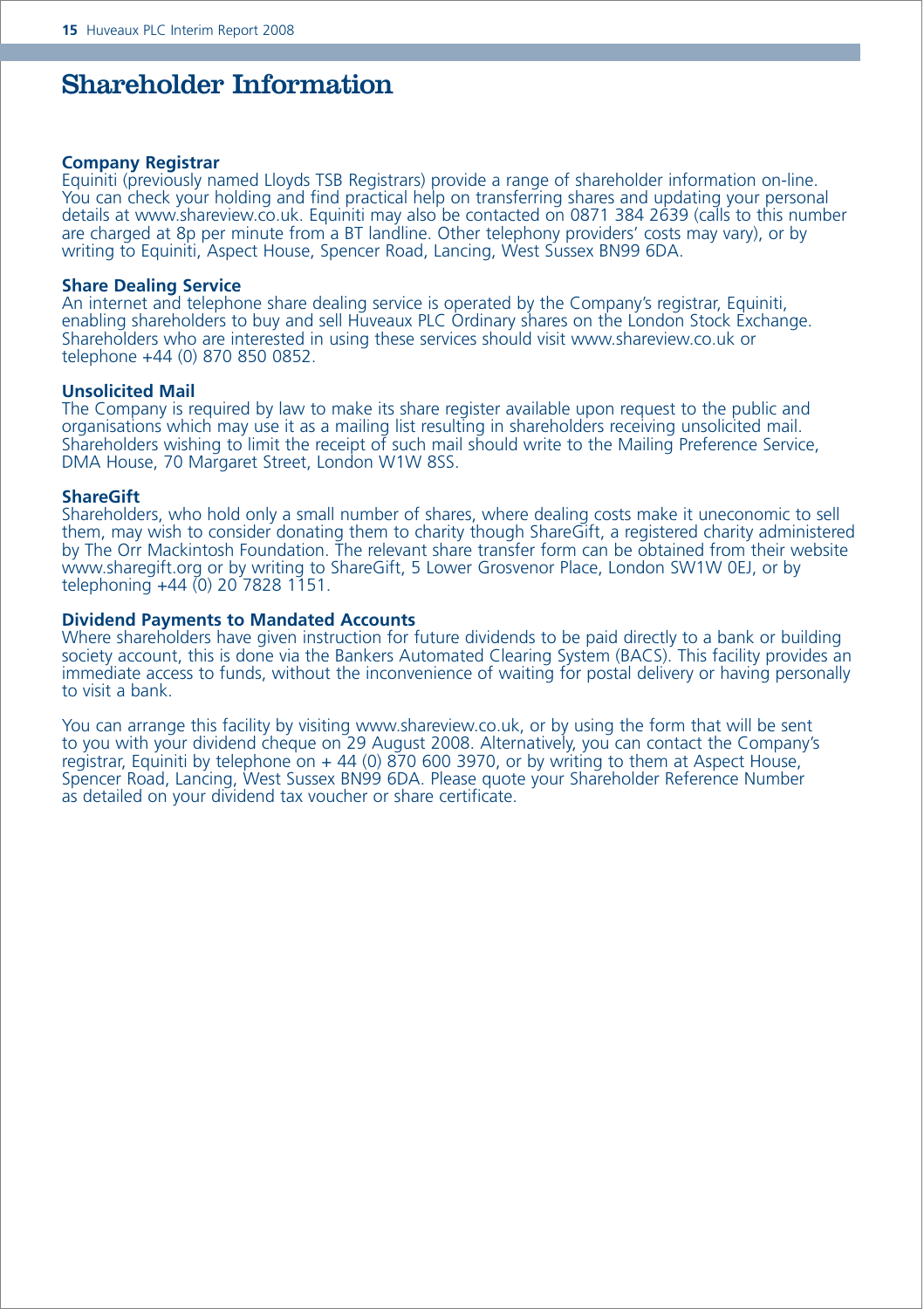### Directors, Secretary and Advisors

### **Directors**

John P de Blocq van Kuffeler (Non-Executive Chairman) Kevin L Hand (Non-Executive Deputy Chairman) Gerry Murray (Chief Executive Officer) Rupert Levy (Group Finance Director) John L Clarke (Non-Executive Director) Richard Flaye (Non-Executive Director)

#### **Secretary**  Sue De Cesare

### **Registered Office**

4 Grosvenor Place London SW1X 7DL

#### Tel: +44 (0) 20 7245 0270 Fax: +44 (0) 20 7245 0271 email: info@huveauxplc.com www.huveauxplc.com

#### **Registered Number** 04267888

### **Registrar**

**Equiniti** Aspect House Spencer Road **Lancing** West Sussex BN99 6DA

Tel: +44 (0) 871 384 2639

(Calls to this number are charged at 8p per minute from a BT landline. Other telephony providers' costs may vary)

www.equiniti.co.uk

### **Auditors**

KPMG Audit Plc 8 Salisbury Square London EC4Y 8BB

Tel: +44 (0) 20 7311 1000 www.kpmg.co.uk

#### **Corporate Financial Advisors**

NOMAD and Broker Brewin Dolphin Securities Limited 7 Drumsheugh Gardens Edinburgh EH3 7QH

Tel: +44 (0) 131 225 2566 www.blw.co.uk

**Bankers** Bank of Scotland

**Legal Advisors** Eversheds LLP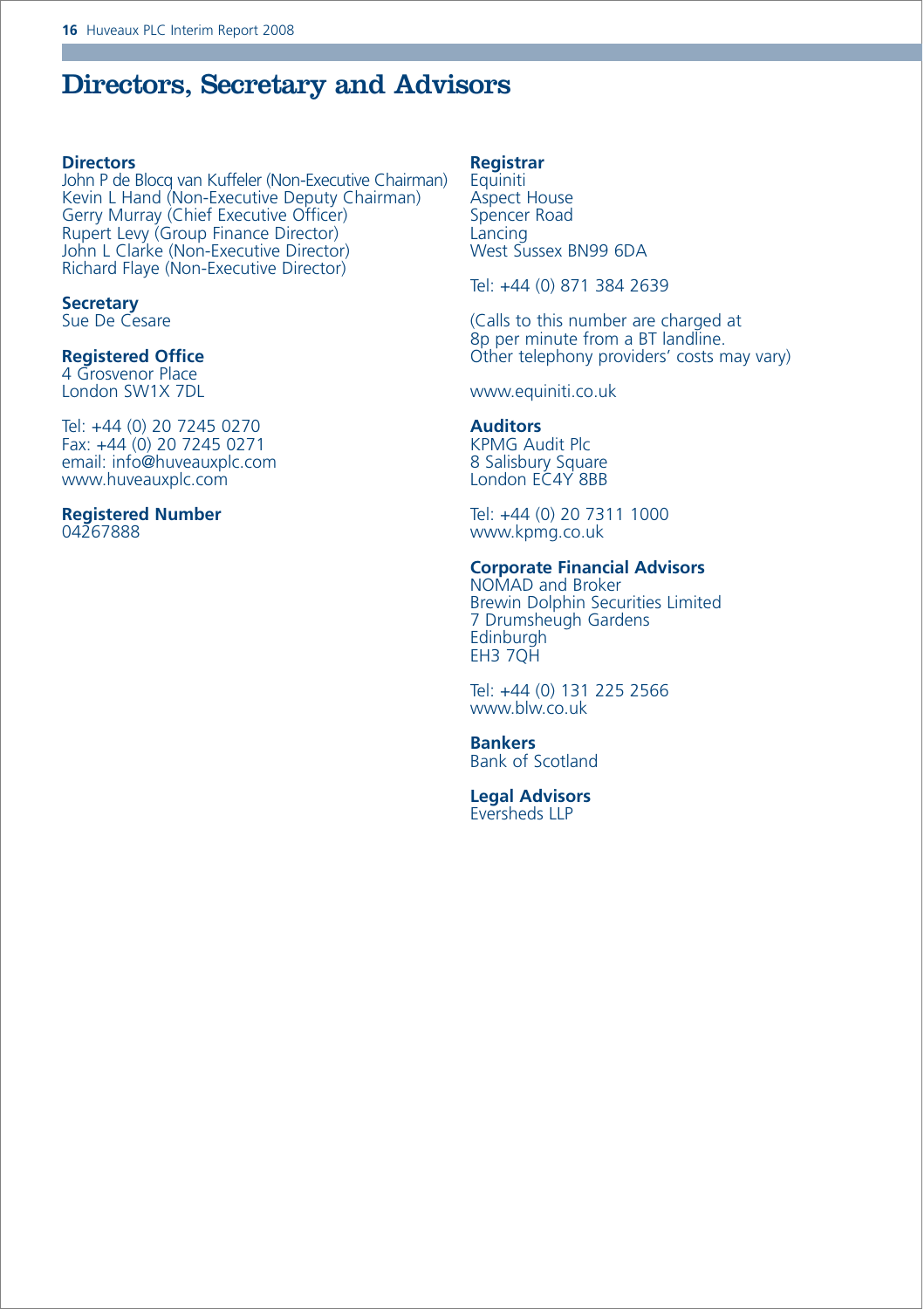### Corporate Directory

### **Political Division**

**Dods Parliamentary Communications Limited** Westminster Tower 3 Albert Embankment London SE1 7SP

Tel: +44 (0) 20 7091 7500 Fax: +44 (0) 20 7091 7505 www.dodonline.co.uk www.epolitix.co.uk www.epolitixlocal.co.uk www.dodsmonitoring.co.uk

**Huveaux Politique** 114 Charles de Gaulle 92200 Neuilly sur Seine France

Tel: +33 1 55 62 68 00 Fax: +33 1 55 62 69 56 www.eurosource.eu.com www.huveaux.fr www.trombinoscope.com

**Huveaux Brussels** The International Press Centre 1 Boulevard Charlemagne 1041 Bruxelles Belgium

Tel: +32 2 285 0891 Fax: +32 2 285 0823 www.eupolitix.com www.theparliament.com

**Fenman Limited** St. Thomas Place Cambridge Business Park Ely, Cambridgeshire CB7 4EX

Tel: +44 (0) 1355 665533 Fax: +44 (0) 1355 663644 www.fenman.co.uk www.edentree.co.uk

### **Education Division**

**Lonsdale** Westmorland House Elmsfield Park Holme, Carnworth Lancs LA6 1RJ

Tel: 01539 565928 Fax: 01539 564167 www.lonsdale-educational.co.uk

**Letts Educational Limited** 4 Grosvenor Place London SW1X 7DL

Tel: +44 (0) 20 7096 2900 Fax: +44 (0) 20 7096 2945 www.lettsed.co.uk

**Leckie & Leckie Limited** Third Floor 4 Queen Street Edinburgh EH2 1JE

Tel: +44 (0) 131 220 6831 Fax: +44 (0) 131 225 9987 www.leckieandleckie.co.uk